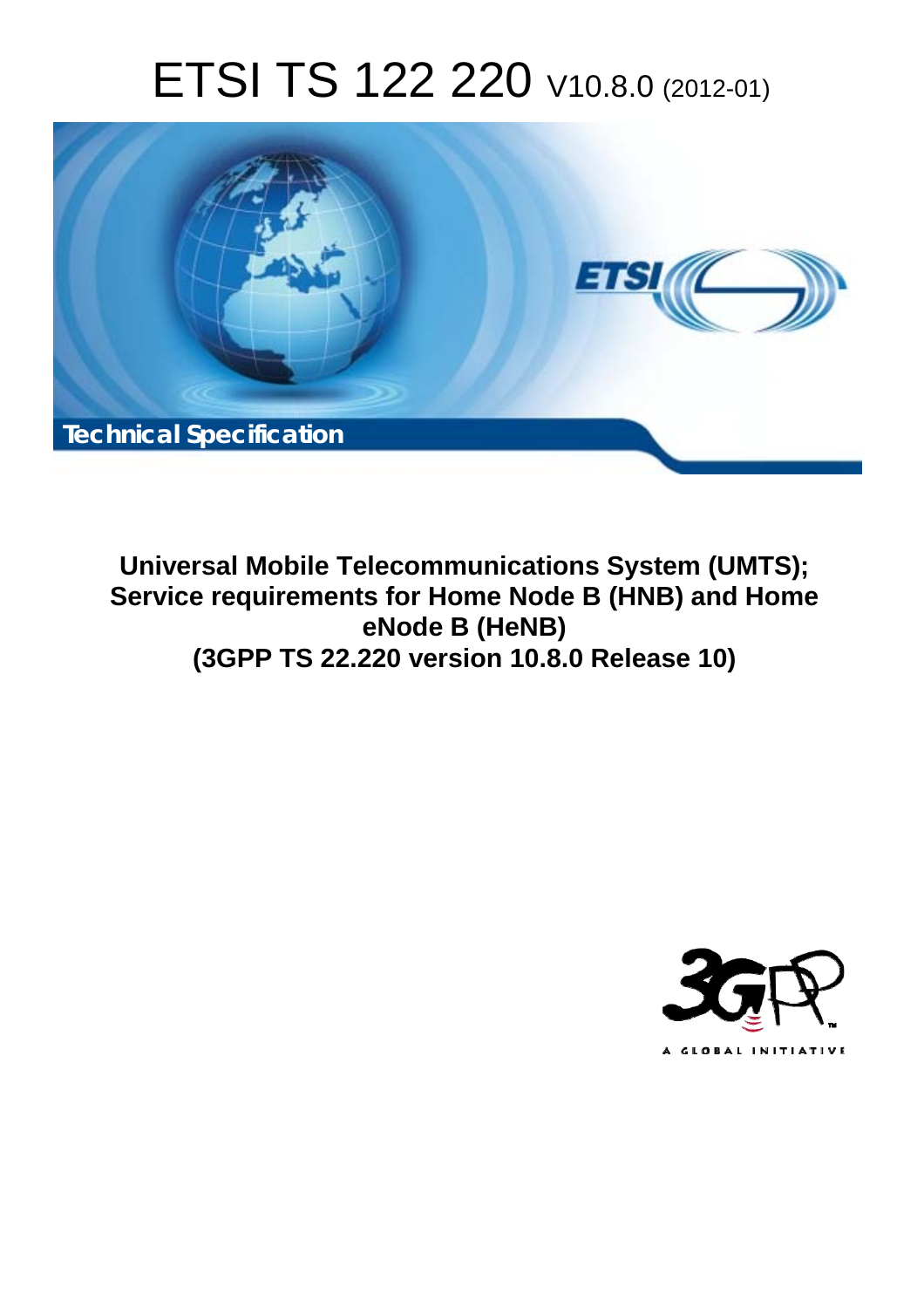Reference RTS/TSGS-0122220va80

> Keywords UMTS

#### *ETSI*

#### 650 Route des Lucioles F-06921 Sophia Antipolis Cedex - FRANCE

Tel.: +33 4 92 94 42 00 Fax: +33 4 93 65 47 16

Siret N° 348 623 562 00017 - NAF 742 C Association à but non lucratif enregistrée à la Sous-Préfecture de Grasse (06) N° 7803/88

#### *Important notice*

Individual copies of the present document can be downloaded from: [http://www.etsi.org](http://www.etsi.org/)

The present document may be made available in more than one electronic version or in print. In any case of existing or perceived difference in contents between such versions, the reference version is the Portable Document Format (PDF). In case of dispute, the reference shall be the printing on ETSI printers of the PDF version kept on a specific network drive within ETSI Secretariat.

Users of the present document should be aware that the document may be subject to revision or change of status. Information on the current status of this and other ETSI documents is available at <http://portal.etsi.org/tb/status/status.asp>

If you find errors in the present document, please send your comment to one of the following services: [http://portal.etsi.org/chaircor/ETSI\\_support.asp](http://portal.etsi.org/chaircor/ETSI_support.asp)

#### *Copyright Notification*

No part may be reproduced except as authorized by written permission. The copyright and the foregoing restriction extend to reproduction in all media.

> © European Telecommunications Standards Institute 2012. All rights reserved.

DECT<sup>™</sup>, PLUGTESTS<sup>™</sup>, UMTS<sup>™</sup> and the ETSI logo are Trade Marks of ETSI registered for the benefit of its Members. **3GPP**TM and **LTE**™ are Trade Marks of ETSI registered for the benefit of its Members and of the 3GPP Organizational Partners.

**GSM**® and the GSM logo are Trade Marks registered and owned by the GSM Association.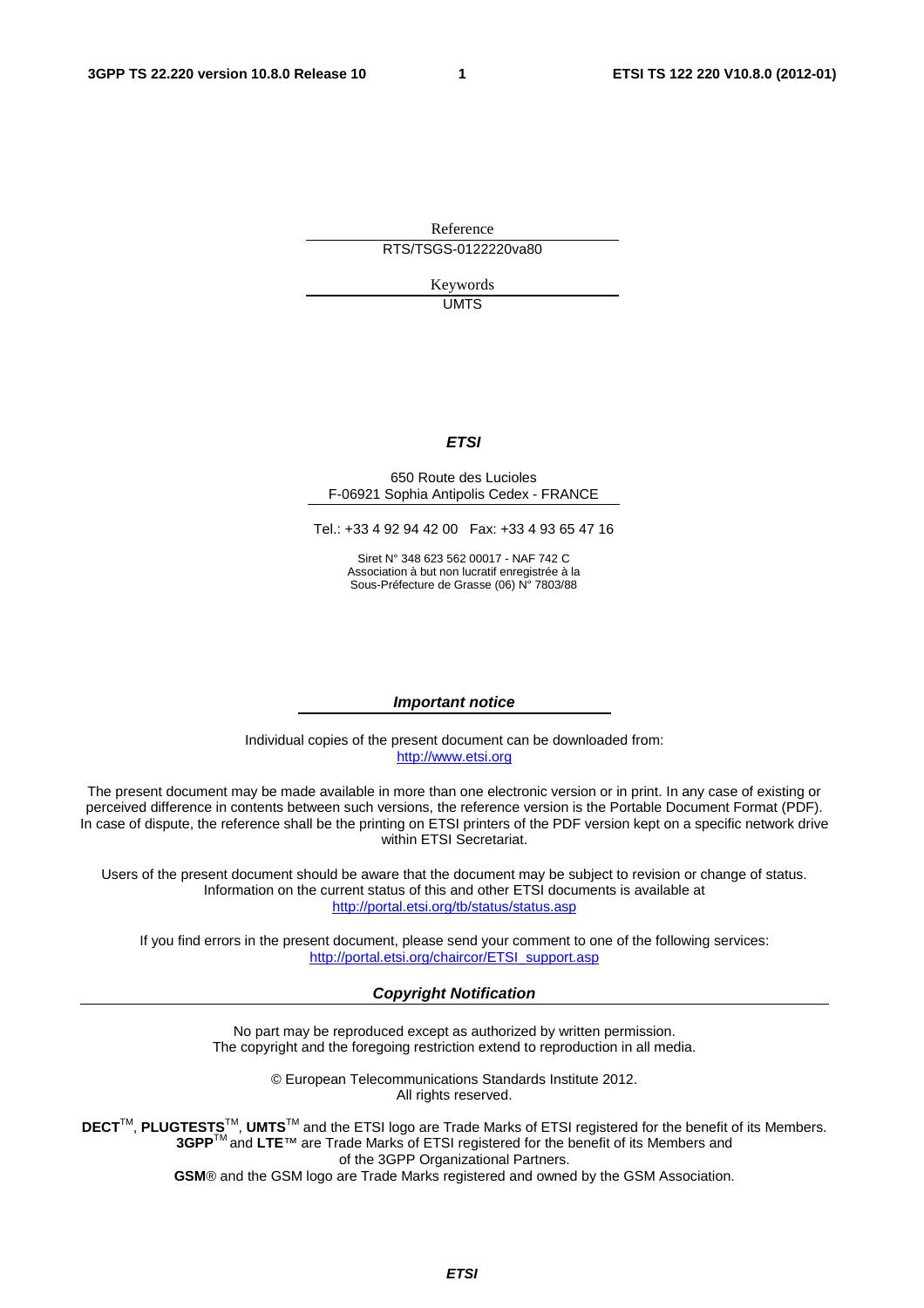## Intellectual Property Rights

IPRs essential or potentially essential to the present document may have been declared to ETSI. The information pertaining to these essential IPRs, if any, is publicly available for **ETSI members and non-members**, and can be found in ETSI SR 000 314: *"Intellectual Property Rights (IPRs); Essential, or potentially Essential, IPRs notified to ETSI in respect of ETSI standards"*, which is available from the ETSI Secretariat. Latest updates are available on the ETSI Web server [\(http://ipr.etsi.org](http://webapp.etsi.org/IPR/home.asp)).

Pursuant to the ETSI IPR Policy, no investigation, including IPR searches, has been carried out by ETSI. No guarantee can be given as to the existence of other IPRs not referenced in ETSI SR 000 314 (or the updates on the ETSI Web server) which are, or may be, or may become, essential to the present document.

## Foreword

This Technical Specification (TS) has been produced by ETSI 3rd Generation Partnership Project (3GPP).

The present document may refer to technical specifications or reports using their 3GPP identities, UMTS identities or GSM identities. These should be interpreted as being references to the corresponding ETSI deliverables.

The cross reference between GSM, UMTS, 3GPP and ETSI identities can be found under <http://webapp.etsi.org/key/queryform.asp>.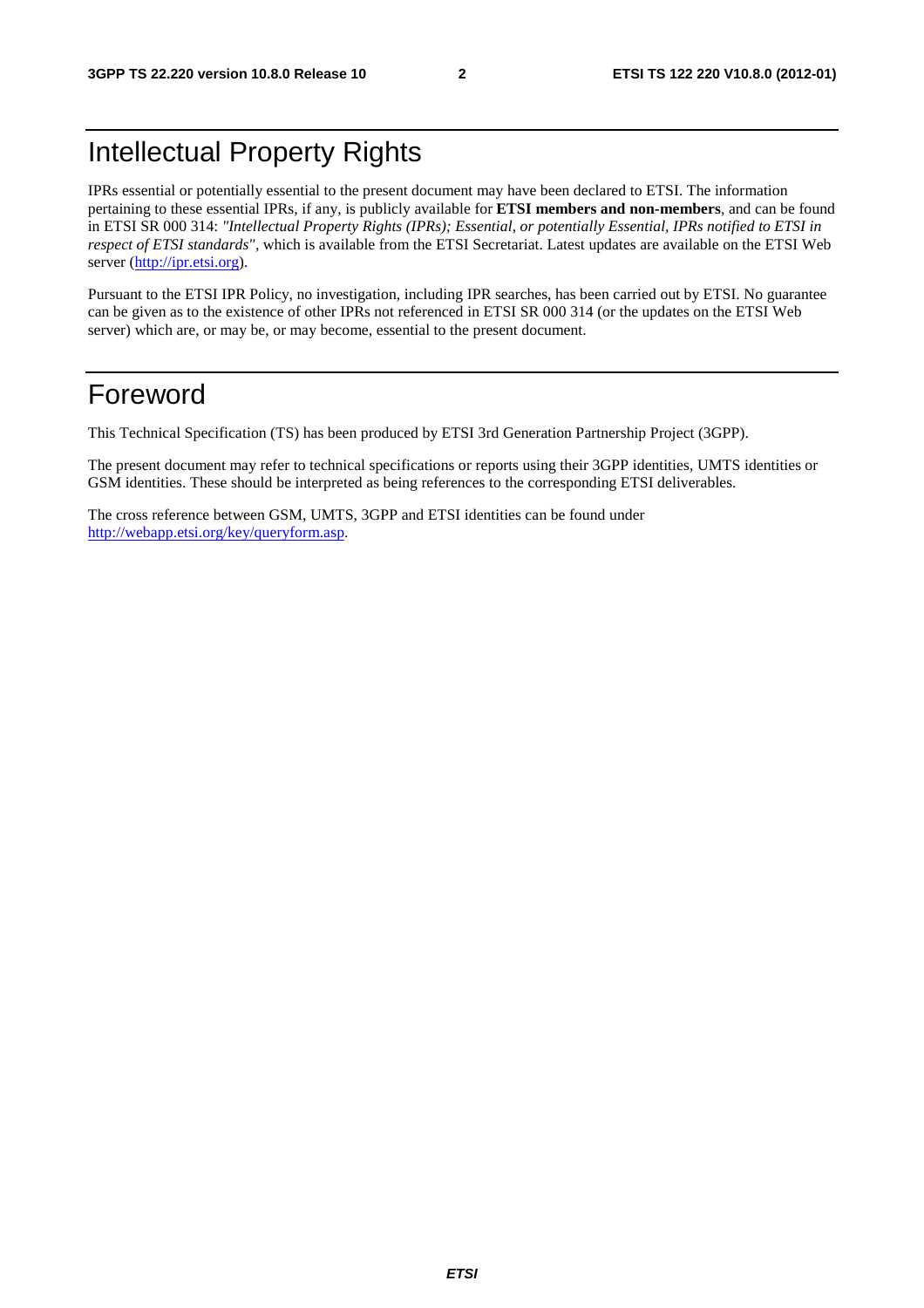$\mathbf{3}$ 

## Contents

| 1                |  |  |  |  |  |  |  |
|------------------|--|--|--|--|--|--|--|
| 2                |  |  |  |  |  |  |  |
| 3                |  |  |  |  |  |  |  |
| 3.1<br>3.2       |  |  |  |  |  |  |  |
| 4                |  |  |  |  |  |  |  |
| 4.1              |  |  |  |  |  |  |  |
| 5<br>5.1         |  |  |  |  |  |  |  |
| 5.2              |  |  |  |  |  |  |  |
| 5.3              |  |  |  |  |  |  |  |
| 5.3.1            |  |  |  |  |  |  |  |
| 5.3.2            |  |  |  |  |  |  |  |
| 5.4<br>5.4.1     |  |  |  |  |  |  |  |
| 5.4.2            |  |  |  |  |  |  |  |
| 5.5              |  |  |  |  |  |  |  |
| 5.5.1            |  |  |  |  |  |  |  |
| 5.5.2            |  |  |  |  |  |  |  |
| 5.5.3            |  |  |  |  |  |  |  |
| 5.5.4            |  |  |  |  |  |  |  |
| 5.6              |  |  |  |  |  |  |  |
| 5.6.1<br>5.6.2   |  |  |  |  |  |  |  |
| 5.6.3            |  |  |  |  |  |  |  |
| 5.7              |  |  |  |  |  |  |  |
| 5.7.1            |  |  |  |  |  |  |  |
| 5.7.2            |  |  |  |  |  |  |  |
| 5.8              |  |  |  |  |  |  |  |
| 5.9              |  |  |  |  |  |  |  |
| 5.10             |  |  |  |  |  |  |  |
| 5.11             |  |  |  |  |  |  |  |
| 5.11.1<br>5.11.2 |  |  |  |  |  |  |  |
|                  |  |  |  |  |  |  |  |
| 6                |  |  |  |  |  |  |  |
| 6.1              |  |  |  |  |  |  |  |
| 6.2              |  |  |  |  |  |  |  |
| 7                |  |  |  |  |  |  |  |
| 7.1              |  |  |  |  |  |  |  |
| 7.1.1            |  |  |  |  |  |  |  |
| 8                |  |  |  |  |  |  |  |
| 8.1              |  |  |  |  |  |  |  |
| 8.2              |  |  |  |  |  |  |  |
|                  |  |  |  |  |  |  |  |
| 9                |  |  |  |  |  |  |  |
| 9.1<br>9.2       |  |  |  |  |  |  |  |
|                  |  |  |  |  |  |  |  |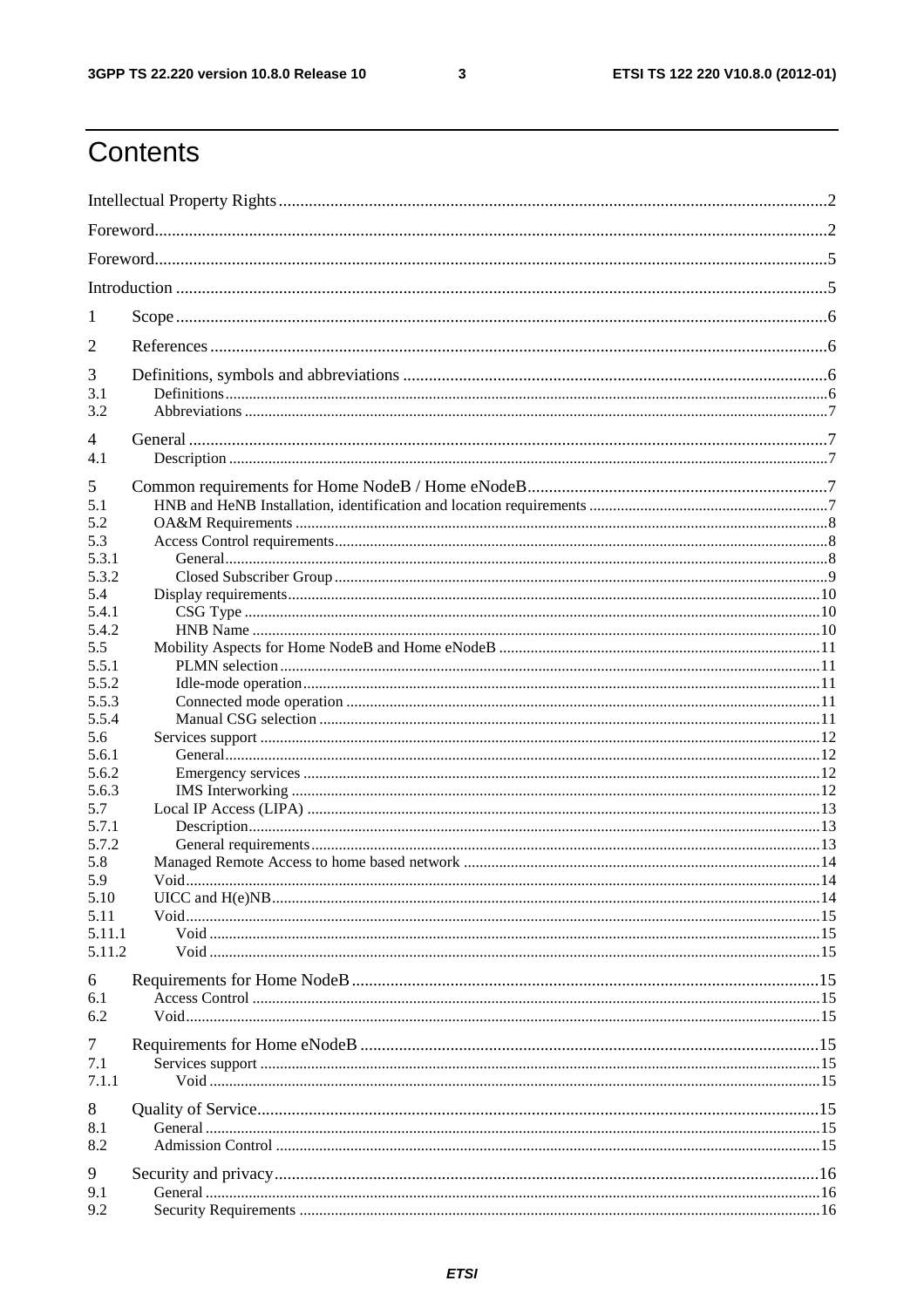$\overline{\mathbf{4}}$ 

| <b>Annex D</b> (informative): |  |
|-------------------------------|--|
|                               |  |
|                               |  |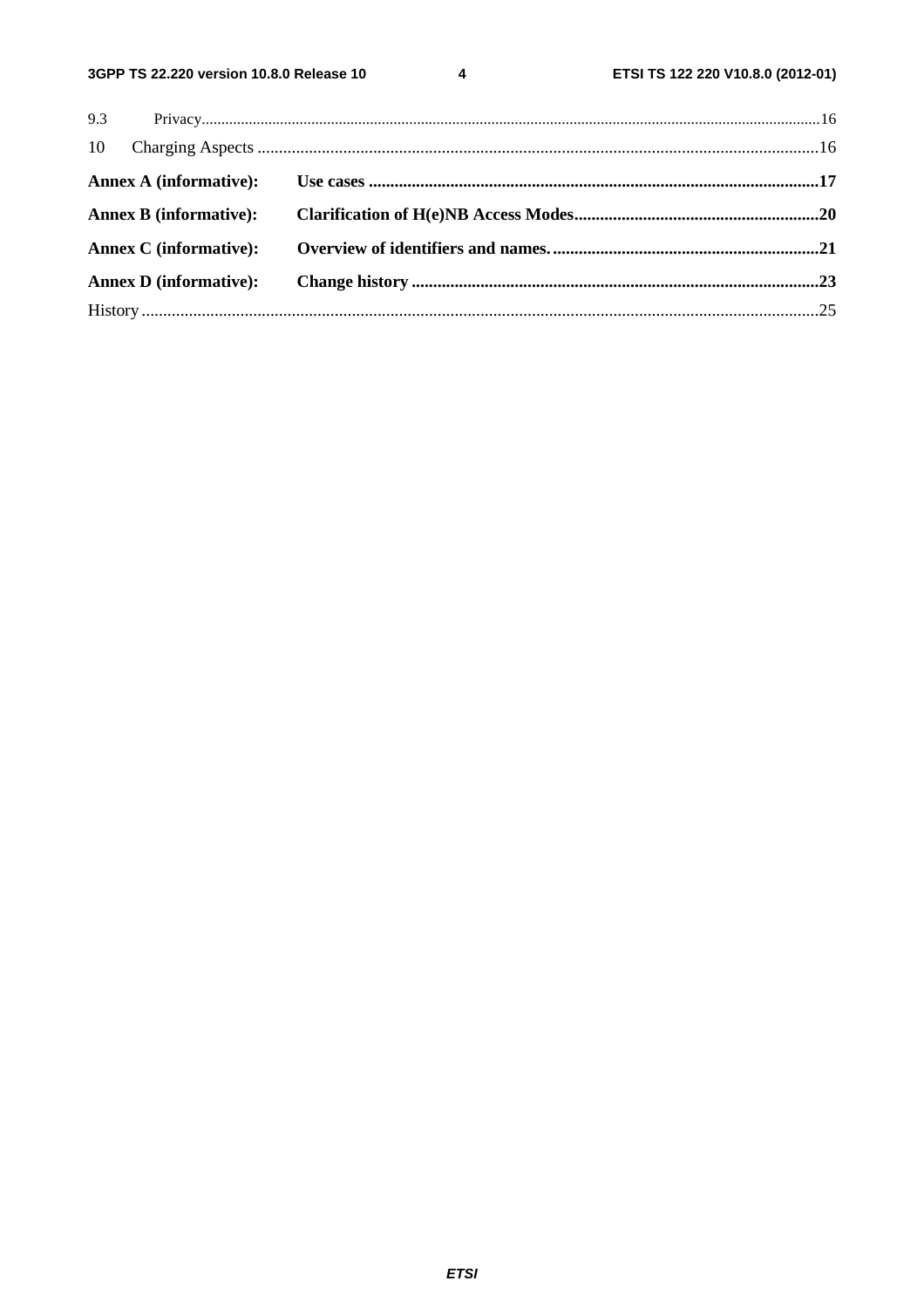## Foreword

This Technical Specification has been produced by the 3<sup>rd</sup> Generation Partnership Project (3GPP).

The contents of the present document are subject to continuing work within the TSG and may change following formal TSG approval. Should the TSG modify the contents of the present document, it will be re-released by the TSG with an identifying change of release date and an increase in version number as follows:

Version x.y.z

where:

- x the first digit:
	- 1 presented to TSG for information;
	- 2 presented to TSG for approval;
	- 3 or greater indicates TSG approved document under change control.
- y the second digit is incremented for all changes of substance, i.e. technical enhancements, corrections, updates, etc.
- z the third digit is incremented when editorial only changes have been incorporated in the document.

## Introduction

In Rel-8, 3GPP has specified the basic functionalities for the support of Home Node B (HNB) and Home eNodeB (HeNB). The requirements for these basic functionalities were captured in TS 22.011.

From Rel-9 onward, it has been agreed to consolidate all the requirements from Rel-8 and further requirements for HNB and HeNB in a new TS, which is this specification.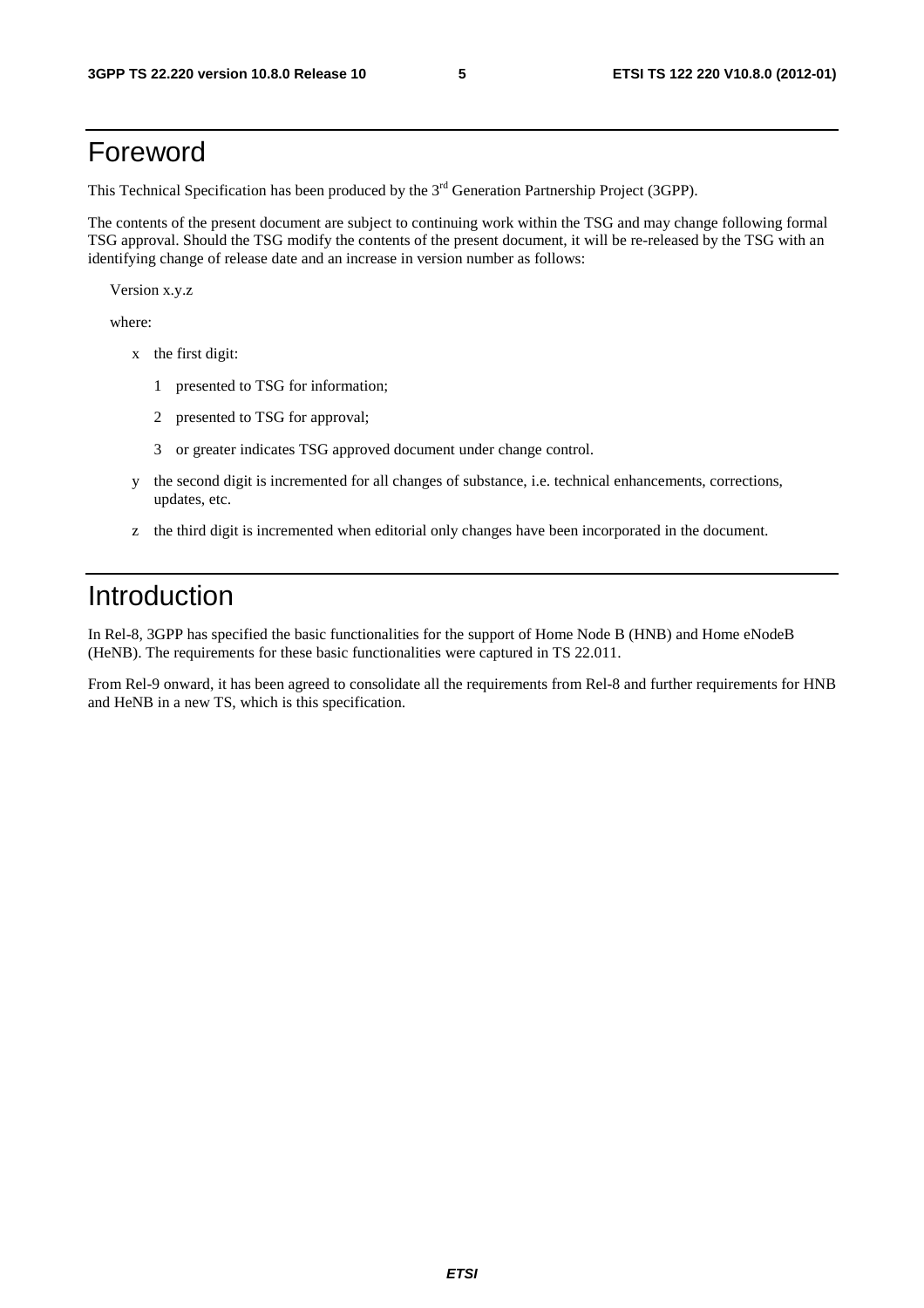### 1 Scope

This specification defines the service requirements for the basic functionalities for the support of Home NodeB (HNB) and Home eNodeB (HeNB) – jointly referred to as  $H(e)NB$  – and the further functionalities that will enable the mobile operators to provide more advanced services as well as improving the user experience.

## 2 References

The following documents contain provisions which, through reference in this text, constitute provisions of the present document.

- References are either specific (identified by date of publication, edition number, version number, etc.) or non-specific.
- For a specific reference, subsequent revisions do not apply.
- For a non-specific reference, the latest version applies. In the case of a reference to a 3GPP document (including a GSM document), a non-specific reference implicitly refers to the latest version of that document *in the same Release as the present document*.
- [1] 3GPP TR 21.905: "Vocabulary for 3GPP Specifications".
- [2] Void
- [3] 3GPP TS 22.246: "Multimedia Broadcast/Multicast Service (MBMS) user services; Stage 1".
- [4] 3GPP TS 22.101: "Service Aspects; Service Principles".
- [5] TR-069 Amendment 2: "CPE WAN Management Protocol v1.1, Broadband Forum', viewable at <http://www.broadband-forum.org/technical/download/TR-069Amendment2.pdf>
- [6] 3GPP TS 25.304: "User Equipment (UE) procedures in idle mode and procedures for cell reselection in connected mode'.
- [7] 3GPP TS 36.304: "Evolved Universal Terrestrial Radio Access (E-UTRA); User Equipment (UE) procedures in idle mode".
- [8] 3GPP TS 22.115: "Service aspects; Charging and billing".
- [9] 3GPP TS 22.268: "Public Warning System (PWS) requirements".
- [10] 3GPP TS 22.011: "Service accessibility".
- [11] 3GPP TS 31.115: "Secured packet structure for (Universal) Subscriber Identity Mobule (U)SIM Toolkit applications".
- [12] 3GPP TS 31.116: "Remote APDU Structure for (U)SIM Toolkit applications".

## 3 Definitions, symbols and abbreviations

### 3.1 Definitions

For the purposes of the present document, the terms and definitions given in TR 21.905 [1] and the following apply. A term defined in the present document takes precedence over the definition of the same term, if any, in TR 21.905 [1].

**Closed access mode:** H(e)NB provides services only to its associated CSG members.

**Home based network**: An IP based network in the same premises as, and is connected to, the H(e)NB.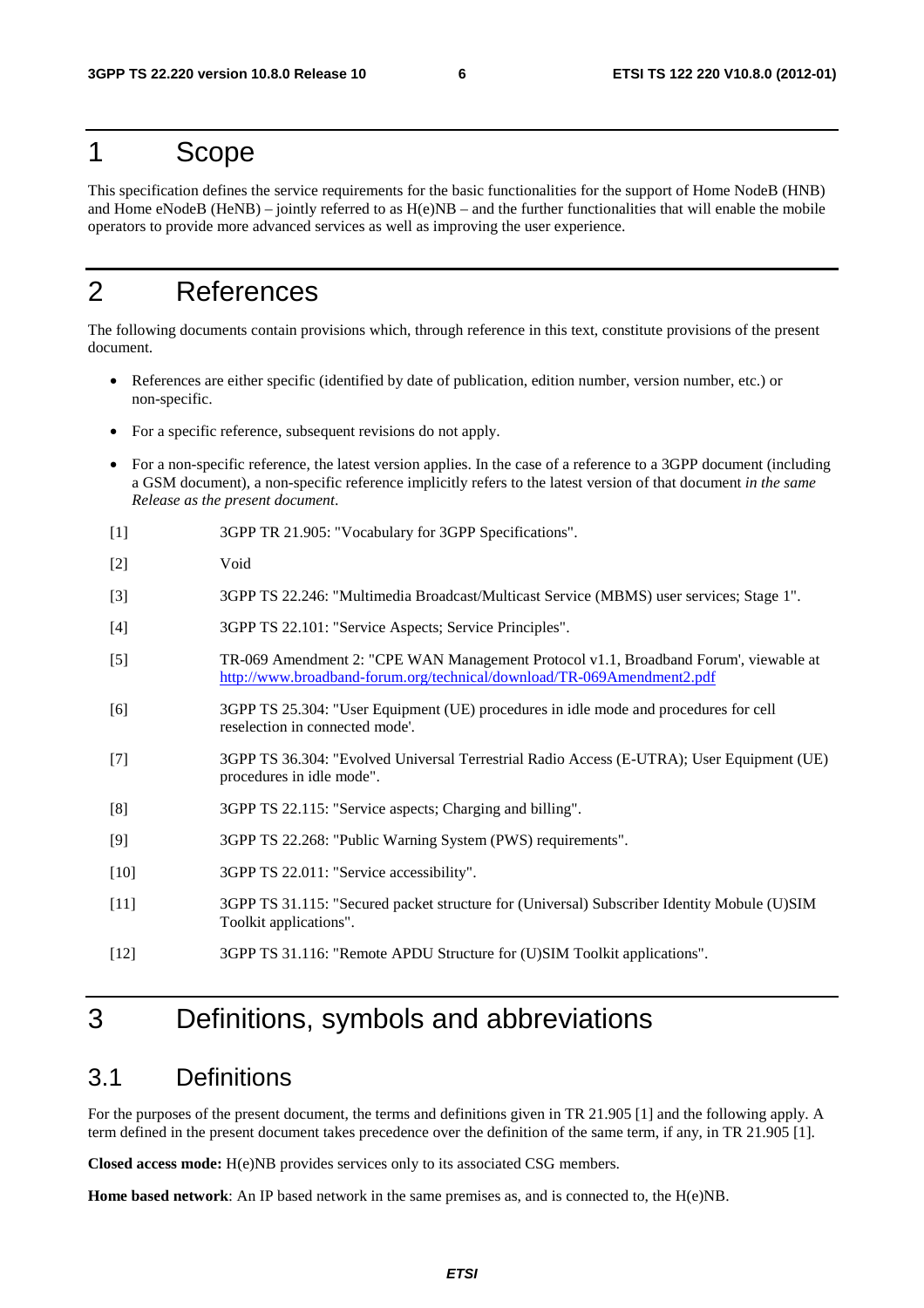**Hybrid access mode:** H(e)NB provides services to its associated CSG members and to non-CSG members.

**Open access mode:** H(e)NB operates as a normal NodeB or eNodeB.

**HNB**: A HNB is a Customer-premises equipment that connects a 3GPP UE over UTRAN wireless air interface to a mobile operator"s network using a broadband IP backhaul.

**HeNB**: A HeNB is a Customer-premises equipment that connects a 3GPP UE over EUTRAN wireless air interface to a mobile operator"s network using a broadband IP backhaul.

**H(e)NB Gateway**: H(e)NB Gateway is a mobile operator"s equipment (usually physically located on mobile operator premises) through which the H(e)NB gets access to mobile operator"s core network.

**H(e)NB Hosting Party**: A H(e)NB Hosting Party has a contractual relationship with the operator, related to the provision of access to the operator"s network via one or more H(e)NBs.

NOTE: A H(e)NB Hosting Party is likely to have the billing relationship with the operator. A H(e)NB Hosting Party will typically be the 'lead' user in a household, but could be e.g. the corporate IT manager in an enterprise context.

**H(e)NB Subsystem**: A H(e)NB Subsystem consists of the H(e)NB and the H(e)NB Gateway.

### 3.2 Abbreviations

For the purposes of the present document, the abbreviations given in TR 21.905 [1] and the following apply. An abbreviation defined in the present document takes precedence over the definition of the same abbreviation, if any, in TR 21.905 [1].

| CSG         | Closed Subscriber Group |
|-------------|-------------------------|
| <b>HNB</b>  | Home NodeB              |
| <b>HeNB</b> | Home eNodeB             |
| H(e)NB      | HNB and HeNB            |

## 4 General

### 4.1 Description

Access to 3G and evolved 3G (EPS) services may be provided via UTRAN or E-UTRAN cellular base stations belonging to e.g. domestic, business, commercial enterprises. This type of access may be provided by the PLMN by means of HNB and HeNB (jointly referred to as H(e)NB). The H(e)NB provides services either only to a Closed Subscriber Group (CSG) or to other mobile subscribers too. The H(e)NB is connected to the mobile operator core network using IP via any suitable access technology.

## 5 Common requirements for Home NodeB / Home eNodeB

## 5.1 HNB and HeNB Installation, identification and location requirements

- H(e)NB shall have a unique equipment identity.
- All the H(e)NBs serving the same CSG share the same unique (within the PLMN) identity called CSG Identity.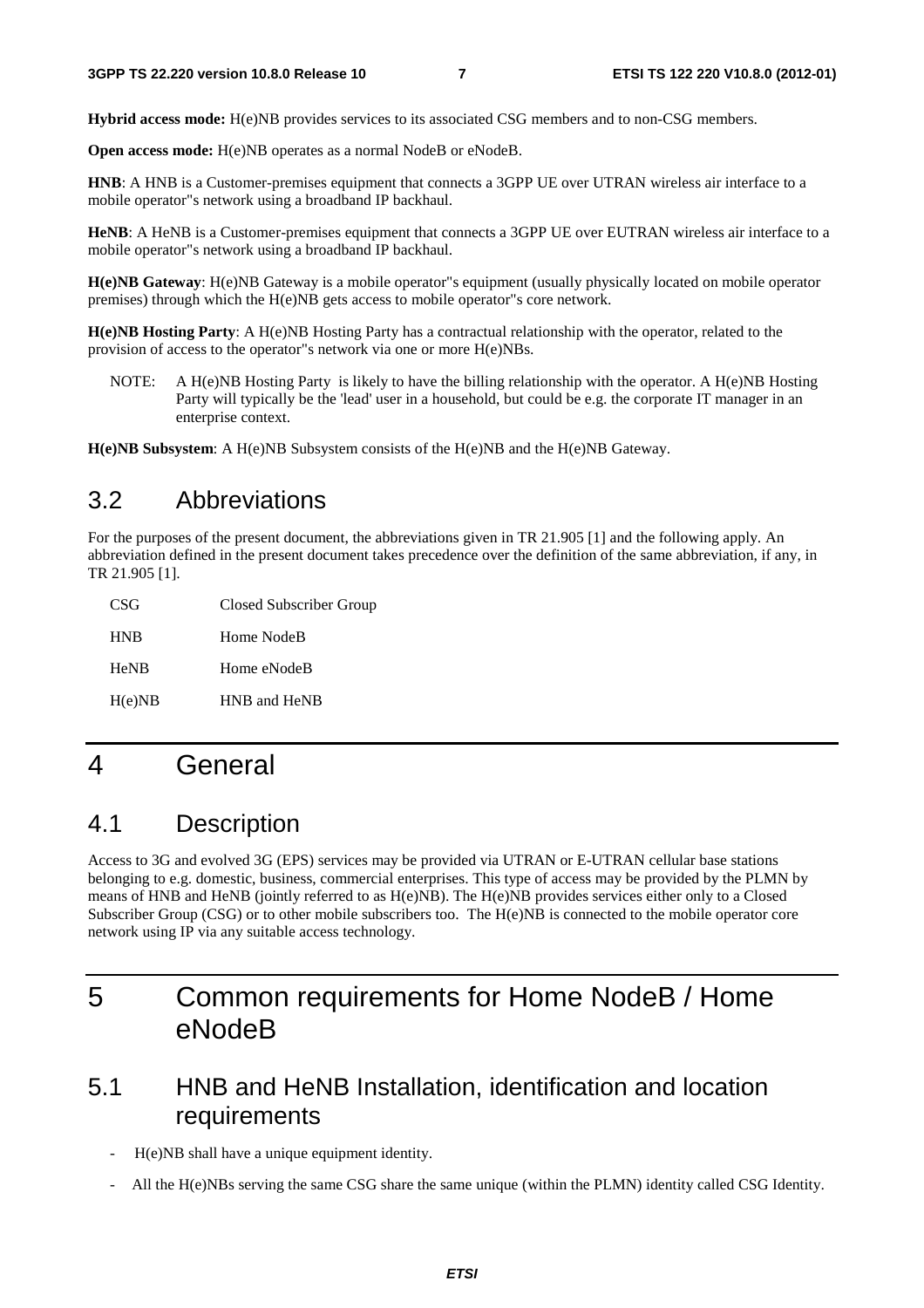- NOTE: CSGs of different PLMNs are considered different, even if the PLMNs are indicated to the UE as "equivalent PLMNs" [10].
- It shall be possible to support at least 125 million CSG Identities within a PLMN of an operator.
- The radio transmitter of a H(e)NB shall not be activated until configured and authorised by the operator.
- When installing, provisioning, configuring or re-configuring an  $H(e)NB$  the operator shall be able to:
	- verify the H(e)NB's identity.
	- obtain the geographical location of the H(e)NB.
- NOTE: The scenario where a H(e)NB is connected to one operator"s network and later changed to another operator"s network is not required.
- The operator shall be able to determine that the  $H(e)NB$  is installed and operated in accordance with all relevant regulatory requirements.
- The operator shall be able to configure the settings of the  $H(e)NB$ . In the case where the  $H(e)NB$  has detrimental impact on the spectrum usage, the H(e)NB can be set to out-of-service by the operator.
- Installation and activation of a new H(e)NB shall require no reconfiguration of the operators network.
- The impact of H(e)NB on the core network should be minimised.

## 5.2 OA&M Requirements

- H(e)NB shall support the automatic discovery of an operator"s management platform.
- It shall be possible to make use of the operator"s management platform to carry out OA&M functions for H(e)NB. The management connection between H(e)NB and the operator's management platform shall be endto-end secure.
- H(e)NB shall support OA&M procedures which allow the operator to remotely configure the H(e)NB, deploy software upgrades, detect and report changes in RF conditions and perform general OA&M tasks. The OA&M procedures shall be as closely aligned as possible with those that are commonly used in broadband access networks such as defined in TR-069 Amendment 2 [5].
- If the connection between  $H(e)NB$  and the rest of the operator network is out of service, then it shall be possible within an operator"s defined time period for the H(e)NB to deactivate the air-interface.

## 5.3 Access Control requirements

### 5.3.1 General

- Subject to operator and  $H(e)NB$  Hosting Party agreement, the operator shall be able to configure the  $H(e)NB$ with open, hybrid or closed access mode.
- When the  $H(e)NB$  is configured for open access mode, it shall be possible for the  $H(e)NB$  to provide services to subscribers of any PLMN, subject to roaming agreement.
- When the H(e)NB is configured for hybrid access mode, it shall be possible for the H(e)NB to provide services to:
	- its associated CSG members, and
	- subscribers of any PLMN not belonging to its associated CSG, subject to roaming agreement.
- When the H(e)NB is configured for closed access mode, only users that belong to its associated CSG shall be able to obtain services.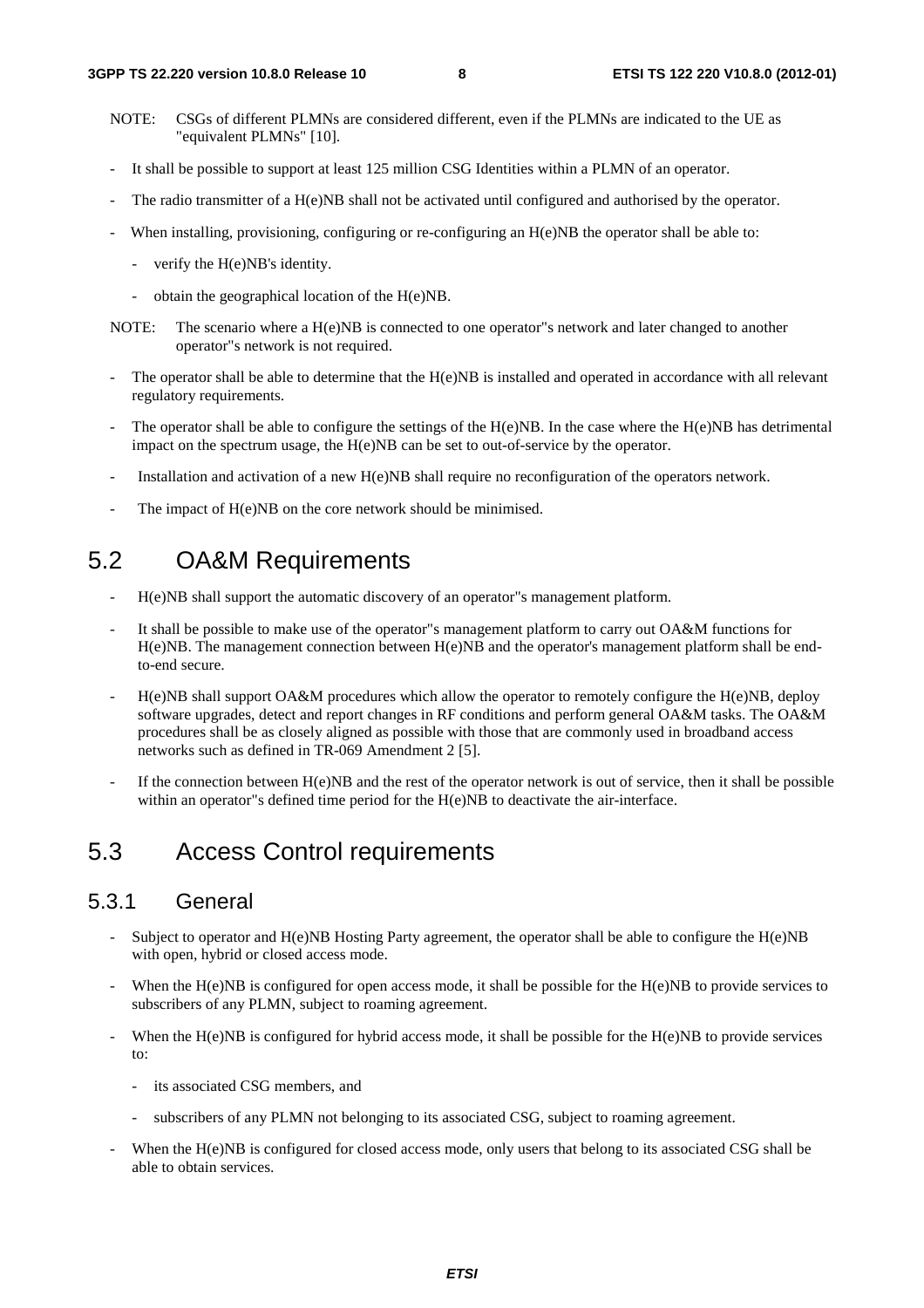- CSG members may include subscriber of any PLMN subject to roaming agreement, defined as HPLMN CSG Roaming.
- The VPLMN may support VPLMN Autonomous CSG Roaming by providing CSG membership to the roaming subscriber without exchanging any CSG specific information with the HPLMN. The VPLMN shall disable VPLMN Autonomous CSG Roaming on a per HPLMN basis if requested by the home operator.

NOTE: VPLMN Autonomous CSG Roaming and HPLMN CSG Roaming can be active in the same VPLMN

The CSG membership granted to the subscriber during his stay in the VPLMN may be retained by the VPLMN (e.g. in case the subscriber moves to another PLMN and subsequently returns to the VPLMN).

### 5.3.2 Closed Subscriber Group

- The CSG manager shall be able, under the operator supervision, to add, remove and view CSG membership
- NOTE: the interaction of the user with the application that manages the Allowed CSG Lists is out of scope of 3GPP (e.g. Web interface).
- For each subscriber, the network maintains a single CSG list containing the CSG identities that the subscriber is allowed to use.
- The UE shall contain a list of allowed CSG identities (Allowed CSG List). It shall be possible to store the Allowed CSG List in the USIM. When available, the list on the USIM shall be used. It shall be possible for both, the operator and the UE, to modify the Allowed CSG List.
- The UE shall allow the user to introduce new CSGs to the Allowed CSG List by means of manual CSG selection only.
- The UE shall maintain an operator controlled list of allowed CSG identities (Operator CSG list). It shall be possible to store the Operator CSG list in the USIM. When available, the list on the USIM shall be used. It shall be possible for the operator to modify the Operator CSG List.
- The two lists are maintained independently from each other. A change in the Operator CSG list shall not trigger the UE to modify the Allowed CSG list to reflect such change automatically.
- Except during manual CSG selection, all CSG cells belonging to a CSG identity not included in the Allowed CSG List or Operator CSG list shall be considered not suitable by the UE ('not suitable' as specified in TS 25.304 [6] and TS 36.304 [7]).
- Each CSG identity shall be associated to a subscriber group which identifies the subscribers allowed to access the CSG.
- When the subscriber group is updated, the affected UE shall be informed accordingly.
- For temporary members, it shall be possible to limit the period of time during which the subscriber is considered a member of a CSG (granted access rights). It shall be possible to configure a time period for each temporary member.
- The time period shall be configurable by the CSG manager and/or the operator operating the CSG and shall span from 1 decihour to several days. Unlimited membership to the CSG is allowed.
- When a CSG is no longer considered available to provide services, except for emergency calls (i.e. due to time period expiry or removal of the CSG membership), it shall be possible to continue the established communication in another cell not belonging to this CSG.
- In hybrid access mode when services cannot be provided to a CSG member due to a shortage of  $H(e)NB$ resources it shall be possible to continue the established communication of non-CSG members in another cell.
- In hybrid access mode, to minimise the impact on CSG members from established communication of non-CSG members, it shall be possible for the network to allow the data rate of established PS communication of non-CSG members to be reduced.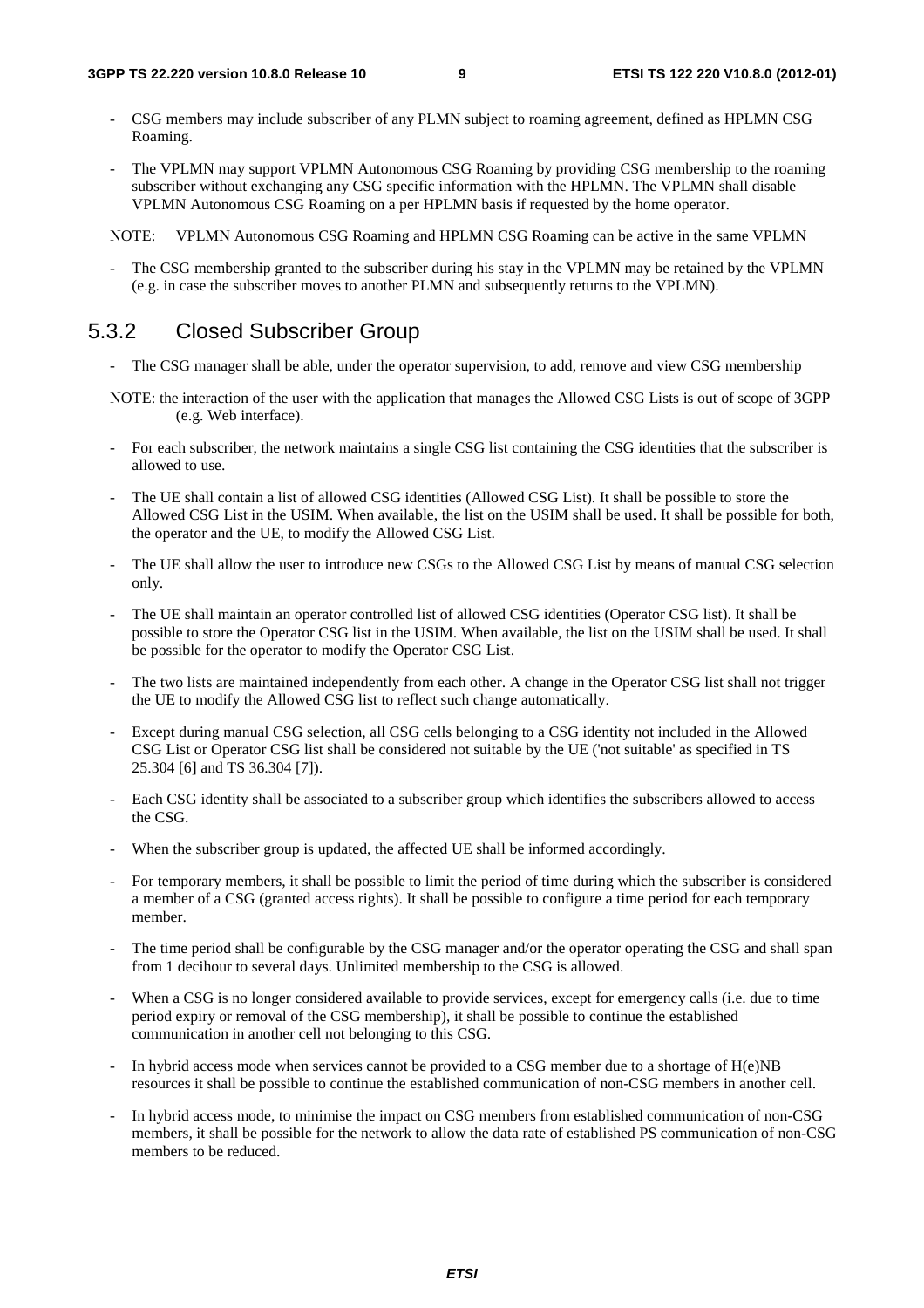## 5.4 Display requirements

### 5.4.1 CSG Type

The CSG Type is an indicator provided by the UE that is configured by the operator.

It shall be possible for the operator to associate a CSG identity in the UE"s Allowed CSG List or the Operator CSG List with a CSG Type. Therefore, it is possible that a CSG identity stored in different UEs may either be associated with the same CSG Type or with different CSG Types.

NOTE: The CSG Type allows, for example, information on the applied billing regime to be given to the user.

- When a UE camps on a cell with a CSG identity that is part of the UE"s Allowed CSG List and or the Operator CSG List has an associated CSG Type, a UE that has a display capability shall provide the user with the associated CSG Type. A UE that does not have a display capability may provide the CSG Type by other means, e.g. voice notification.
- If the CSG Type for a CSG identity has not been configured in the UE, the UE may provide the HNB Name instead. In this case, the user is notified that the UE is providing the HNB Name rather than CSG Type.
- It shall be possible to store the CSG Type in the USIM. As an option, the CSG Type may be stored in the ME. If the CSG Type is present in the USIM, a CSG Type stored in the ME shall be ignored. If the CSG Type is present in the Operator CSG list, a CSG Type present in the Allowed CSG list shall be ignored.
- The CSG Type shall be stored in text and/or graphical format. When the CSG Type has a text component, the CSG Type text length shall not exceed 12 characters in any language.

### 5.4.2 HNB Name

HNB Name is a common name referring to HNB/HeNB as defined in TR 21.905 [1].

- It shall be possible for a CSG cell and for a hybrid cell to broadcast a HNB Name in free text format. The UE may display the HNB Name when camping on the cell where it is broadcasted. The HNB Name, if broadcasted or stored in the UE, shall be available to the user during manual CSG selection. The HNB Name shall be configurable by the operator or the H(e)NB Hosting Party at the discretion of the operator.
- The HNB Name length shall not exceed 48x8 bits.
- NOTE 1: In order to allow the maximum flexibility in the way the HNB Name is configured in any language, UTF-8 coding should be used; this allows a maximum length of 48 characters coded on one byte, 24 characters on two bytes, 16 characters on 3 bytes down to a minimum of 12 characters if all characters are encoded on 4 bytes.
- If available and depending on operator preferences a HNB Name may be stored together with the associated CSG Identity in the UE"s Operator CSG List.
- If available and depending on operator preferences a HNB Name may be stored together with the associated CSG Identity in the UE"s Allowed CSG List.
- A HNB Name present in the Operator CSG list shall take precedence over a HNB Name present in the Allowed CSG list, which in turn shall take precedence over the broadcasted HNB Name.
- NOTE 2: The UE"s Operator CSG List and Allowed CSG List are stored on the USIM or, optionally, in the ME as specified in section 5.3.2.
- NOTE 3: The HNB Name is necessary in order to aid the user in choosing the correct CSG identity when performing a manual CSG identity selection.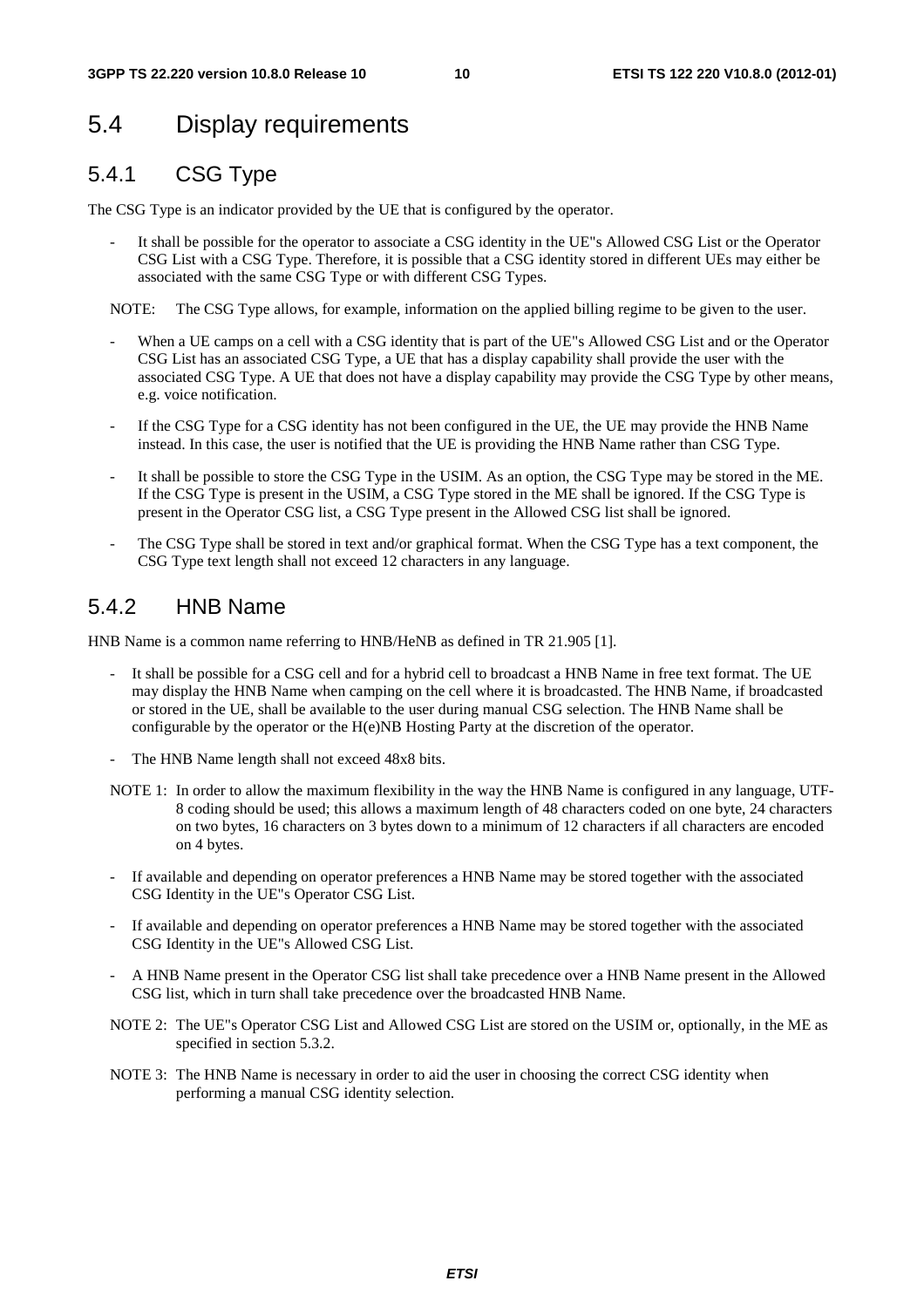## 5.5 Mobility Aspects for Home NodeB and Home eNodeB

#### 5.5.1 PLMN selection

The standard automatic and manual network selection procedures are used to register a UE on a PLMN via a H(e)NB.

#### 5.5.2 Idle-mode operation

In addition to normal cell reselection procedures, the following requirements apply:

- It shall be possible to support idle mode mobility between a  $H(e)NB$  cell and other cells and between  $H(e)NB$ cells.
- A UE in idle mode shall prefer to select a cell whose CSG Identity is in the UE"s Allowed CSG List or in the Operator CSG list, when the cell reselection criteria has been met.

NOTE: All CSG identities on the Allowed CSG list and the Operator CSG list have the same priority.

The cell reselection procedure should not result in excessive power consumption in the UE.

### 5.5.3 Connected mode operation

- It shall be possible to support service continuity, including handover, between a  $H(e)NB$  cell and other cells and between H(e)NB cells.
- For operational and deployment purposes, handovers between a H(e)NB cell and other cells and between H(e)NB cells should not significantly increase mobility related signalling.
- Data session(s) may be terminated by the network after the UE leaves the H(e)NB coverage area on a per UE basis (e.g. based on subscriber tariff change).

#### 5.5.4 Manual CSG selection

The user shall be able to request the UE to perform a scan for available CSGs. When such request is received the UE shall perform a scan of available CSGs, their CSG Identities and their HNB Names. In the UE display, the available CSGs shall be represented by their associated HNB Names and PLMN Name(s). If the HNB Name is not available, the CSG Identity shall be displayed instead.

An indication shall be given to the user as to which of the available CSGs is contained in the Allowed CSG List or Operator CSG list. The available CSGs shall be displayed in the following order:

- The CSGs, whose CSG Identities are contained in the Allowed CSG list.
- The CSGs, whose CSG Identities are contained in the Operator CSG List.
- Any other CSG, whose CSG Identity is not included in the Allowed CSG List or the Operator CSG list.

The HPLMN shall configure, on a PLMN basis, the UE to display the available CSGs so that either:

- all CSGs are displayed, or
- only CSGs in the Operator CSG List are displayed.
- NOTE: It is assumed that OMA DM/OTA will be used by the HPLMN to configure the ME/USIM

By default, the UE shall display all available CSGs for any PLMN, unless the UE has been configured by the HPLMN, for a specific PLMN, to display only CSGs in the Operator CSG List that are available.

When the user selects an entry in the list, the UE shall reselect any of the available cells with the CSG chosen by the user.

The UE shall attempt to register to the PLMN.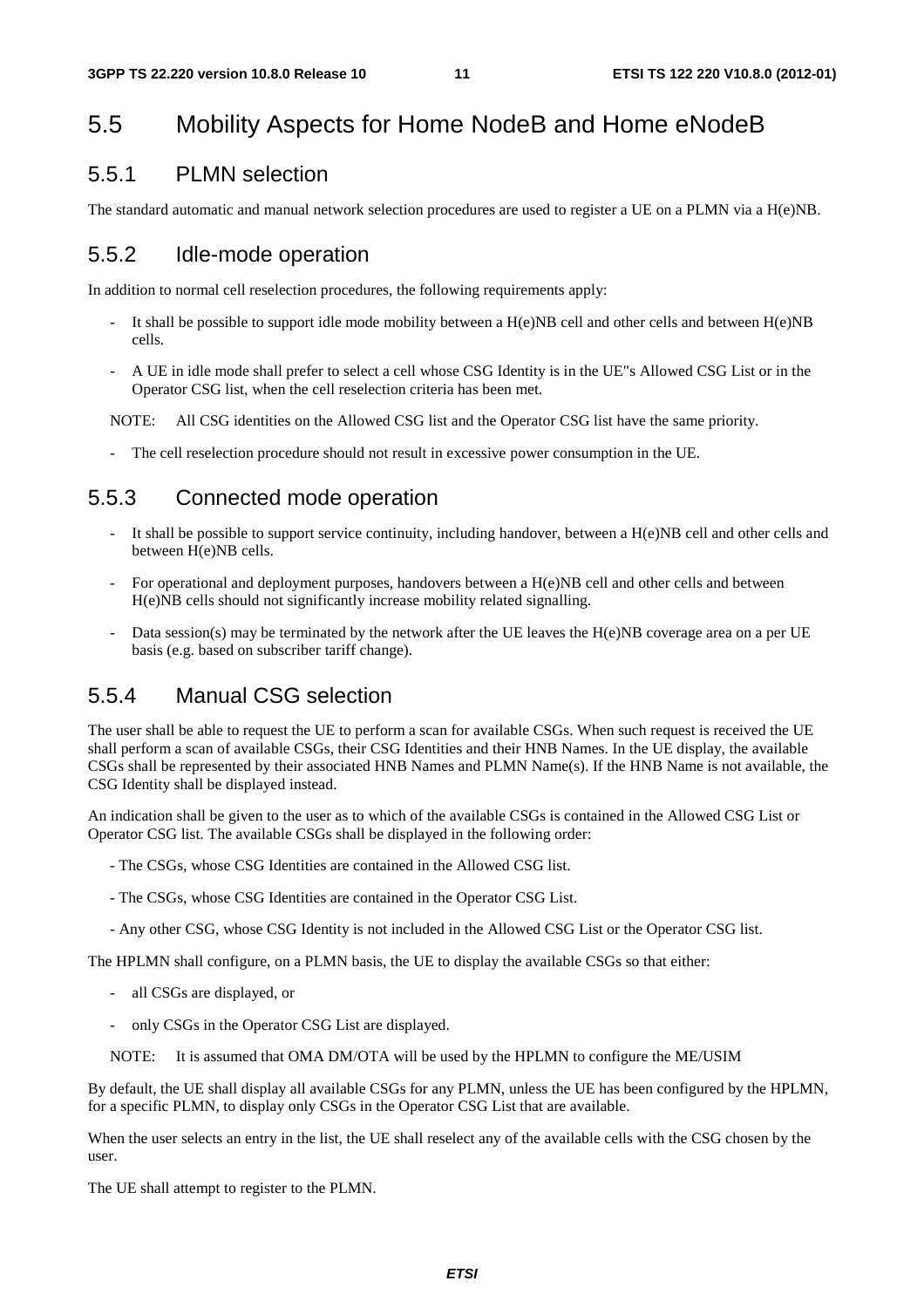If the registration attempt is accepted, the UE shall add the CSG identity to the Allowed CSG list unless the cell is a hybrid cell or the identity is already present in the list.

If the registration attempt is accepted and the UE is allowed to add the CSG identity to the Allowed CSG list then the UE may add the broadcasted HNB Name to the Allowed CSG list.

If the registration attempt is rejected and the CSG entry is in the Allowed CSG list, that CSG and the associated HNB Name shall be removed from the Allowed CSG list.

In addition, when the user manually selects a CSG in a PLMN, which is different from the last registered PLMN, the following behaviour applies:

- The UE shall enter into Manual PLMN Selection state.
- The UE shall attempt to register to the PLMN. This PLMN shall not be stored as the Last Registered PLMN.
- When the UE is no longer in the service area of the CSG the UE shall return to the previous PLMN Selection state.

### 5.6 Services support

#### 5.6.1 General

- Subject to availability of network resources there shall be no difference in the user experience when using the PLMN provided services via H(e)NB or via NodeB/eNodeB (NB/eNB).
- Depending on operator preferences and in compliance with regulatory requirements ETWS and PWS [9] shall be supported.
- Any additional registration and paging load as a result of H(e)NB deployment shall be minimized.
- Deployment of H(e)NBs and NB/eNBs on the same spectrum should not degrade the performance of UEs receiving service from NB/eNBs.
- Deployment of H(e)NBs and NB/eNBs on the same spectrum should not degrade the NB/eNB"s coverage and capacity.

### 5.6.2 Emergency services

Subject to local regulatory requirements, H(e)NB shall support emergency calls, as specified in TS 22.101 [4].

NOTE: CSG membership does not have any bearing on emergency call support in HNB/HeNB.

It shall be possible for the operator to provide location information of the UE attempting an emergency call over a H(e)NB. The location information shall be sufficiently accurate to comply with the regulatory requirements that apply to the area where the  $H(e)NB$  is deployed.

### 5.6.3 IMS Interworking

The operator can provide CS-to-IMS interworking as specified in the IMS Centralized Services clause of TS 22.101 [4].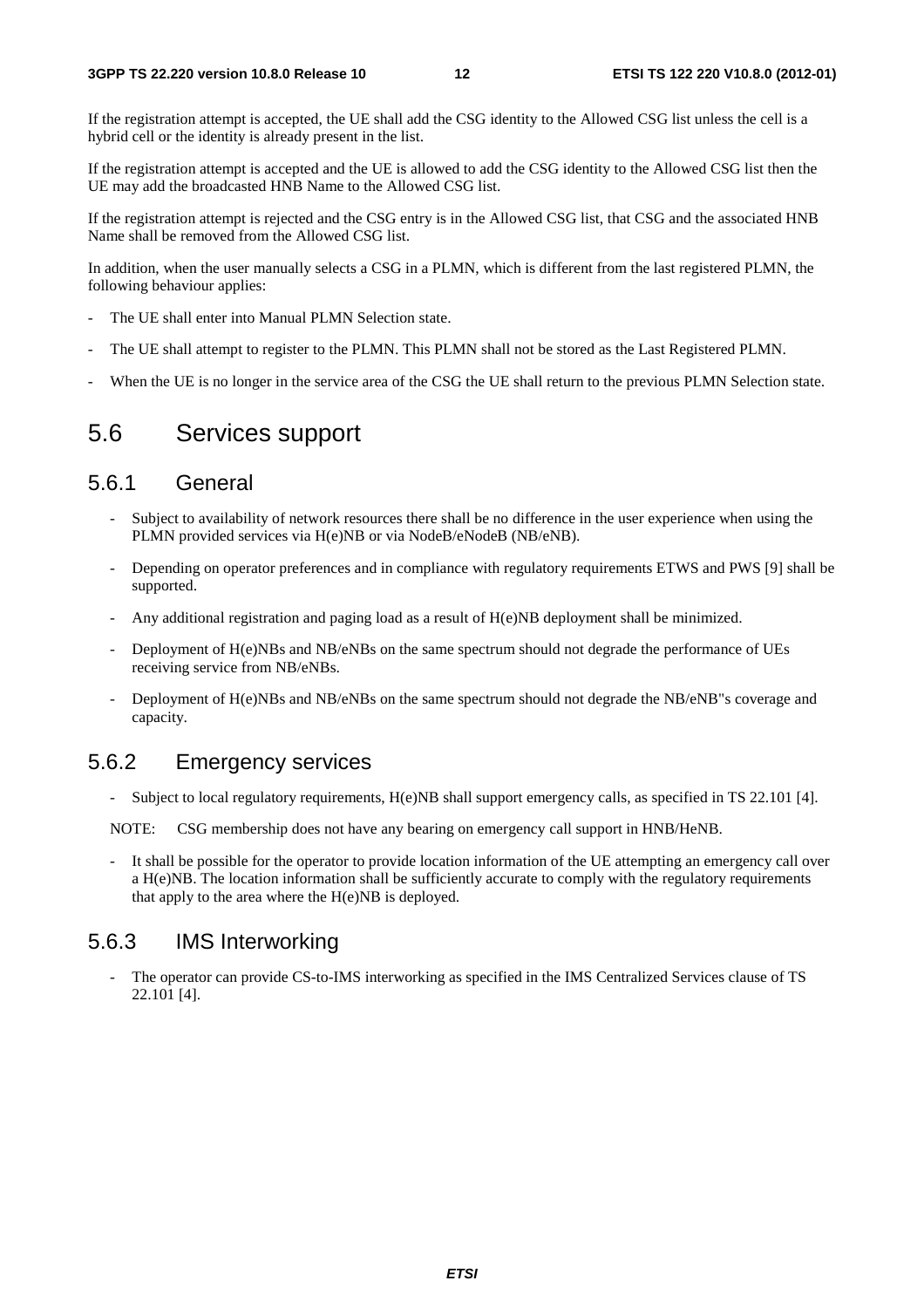## 5.7 Local IP Access (LIPA)

### 5.7.1 Description

Local IP Access provides access for IP capable UEs connected via a H(e)NB (i.e. using H(e)NB radio access) to other IP capable entities in the same residential/enterprise IP network. Data traffic for Local IP Access is expected to not traverse the mobile operator"s network except mobile operator network components in the residential/enterprise premises. Signaling traffic will continue to traverse the mobile operator network. The residential/enterprise IP network itself and the entities within that network are not within the scope of 3GPP standardisation.

NOTE: It is not precluded that a small amount of data traffic for Local IP Access (e.g. user packets that trigger paging) be forwarded via the mobile operator's network, provided there is a trust relationship between the H(e)NB hosting party and the mobile operator.





scope of Local IP access

### 5.7.2 General requirements

A H(e)NB subsystem shall be able to support Local IP Access in order to provide access for IP capable UEs connected via a H(e)NB subsystem (i.e. using H(e)NB radio access) to other IP capable entities in the same residential/enterprise IP network.

- Simultaneous access from a UE to the mobile operator"s core network and Local IP Access to a residential/enterprise IP network shall be supported.
- Subject to regulatory requirements, Local IP Access traffic shall be routable only between the UE, H(e)NB and other entities within the residential/enterprise IP network.
- A UE shall have a valid subscription with the mobile operator in order to use Local IP Access.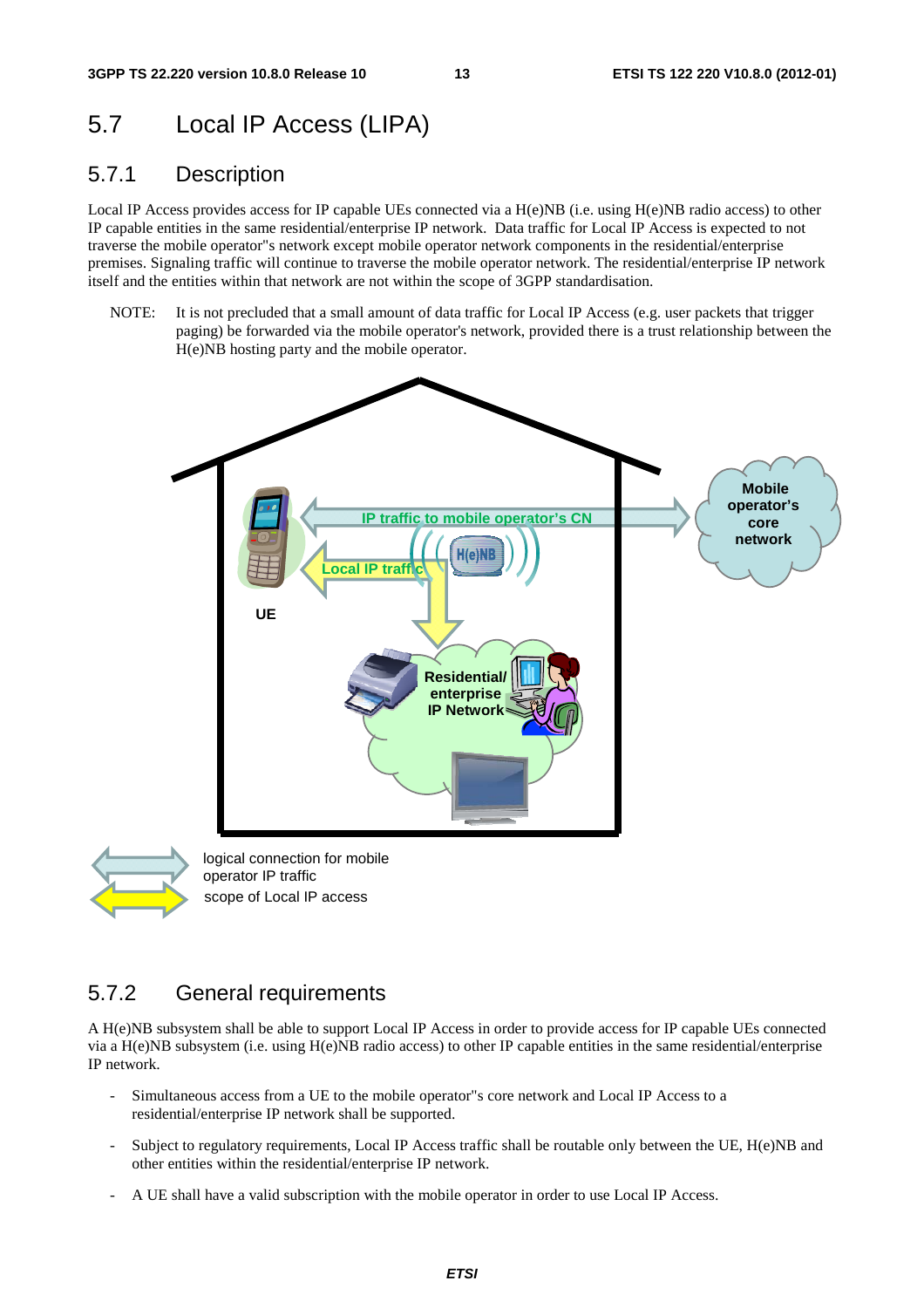- A UE shall be able to use Local IP Access in a visited network subject to roaming agreement between mobile operators.
- The HPLMN shall be able to enable/disable LIPA usage when the UE roams to particular VPLMNs.
- Local IP Access shall not affect services running in parallel for the same UE.
- Pre-Rel 10 UEs should be able to use Local IP Access.
- The user may be notified when a  $H(e)NB$  provides access to a residential/enterprise IP network
- A UE using Local IP Access shall be contactable by another IP endpoint in the same residential/enterprise IP network via Local IP Access.
- The operator shall be able to configure the network to support connection request from a UE so that a LIPA connection is used when the UE is located within the residential/enterprise IP network, and a regular connection via the Core Network is used otherwise.
- The mobile operator shall be able to configure the  $H(e)NB$  to enable/disable Local IP Access.
- The mobile operator shall be able to enable/disable Local IP Access per user subscription per CSG.
- The H(e)NB Hosting Party, within the limits set by the mobile operator, shall be able enable/disable Local IP Access per H(e)NB.
- The H(e)NB subsystem shall allow the mobile operator to make traffic and signalling performance measurements related to Local IP Access for each user and for the H(e)NB.
- The H(e)NB subsystem shall allow the mobile operator to collect fault management information related to Local IP Access for each H(e)NB.
- NOTE: It is possible for the H(e)NB Hosting Party to use additional access control mechanisms (e.g. using a password) to restrict access of UEs to the residential/corporate IP network. However, such additional access control is out of scope of 3GPP standardisation.
- Local IP Access shall not compromise the security of the mobile operator"s network.

### 5.8 Managed Remote Access to home based network

- The H(e)NB may support remote access for a CSG member to the home based network from a UE via a PLMN in order to provide access to IP capable devices connected to the home based network.
- It shall be possible to restrict the access to the home based network on per-subscriber basis (e.g. some subscribers may have managed access to their home network and others may not).

### 5.9 Void

### 5.10 UICC and H(e)NB

Optionally, the H(e)NB may support identification and authentication of the H(e)NB Hosting Party by means of a UICC-based application.

This application may also contain information for the initial provisioning (e.g. the O&M system contact).

If the H(e)NB supports the H(e)NB Hosting Party application,

The H(e)NB shall support the use of the operator"s UICC application management platform to configure the Hosting Party application.

Note: UICC application management is specified in 3GPP TS 31.115 [11] and 3GPP TS 31.116 [12].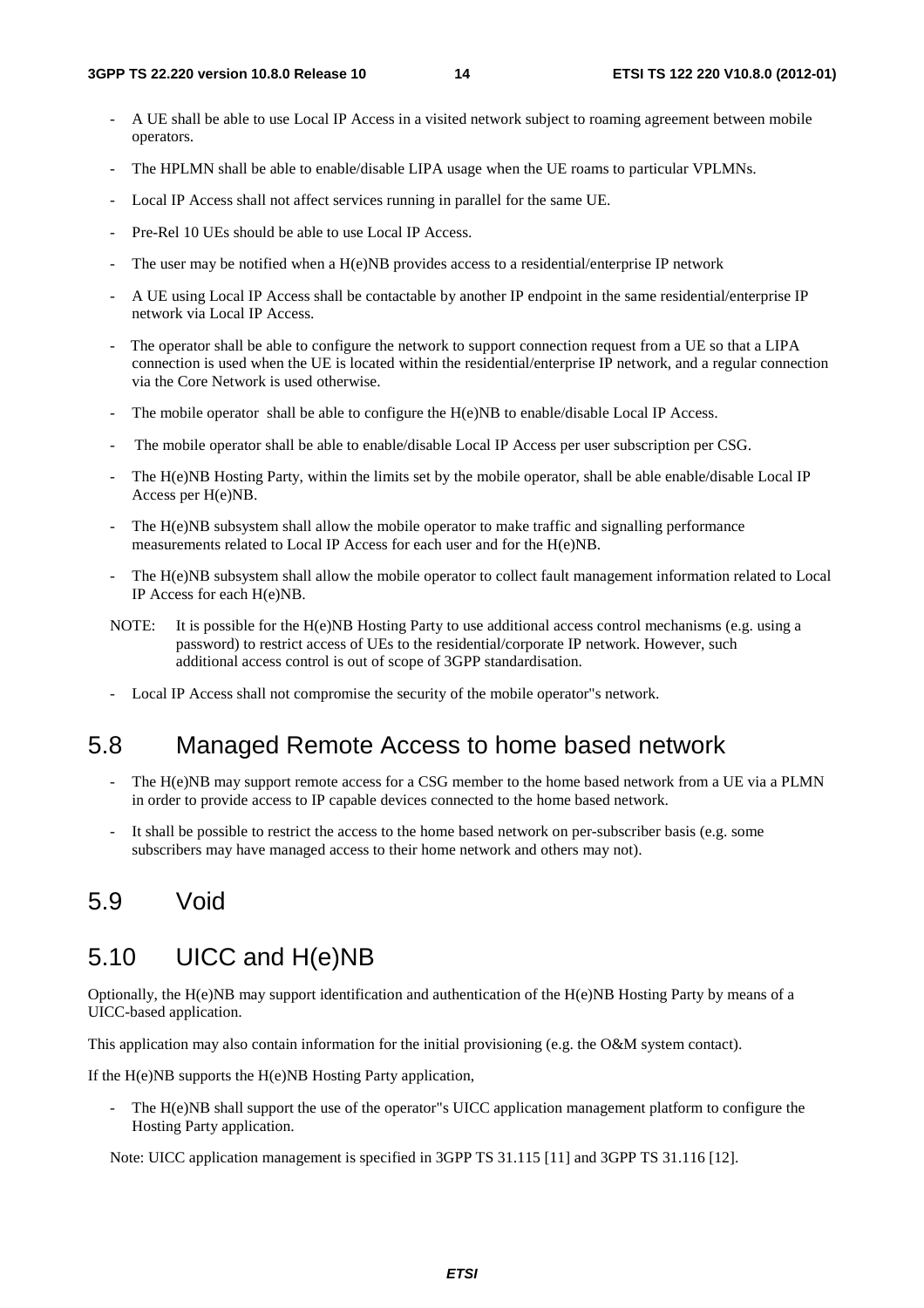- 5.11 Void
- 5.11.1 Void
- 5.11.2 Void

## 6 Requirements for Home NodeB

### 6.1 Access Control

- It shall be possible to control access (i.e. accept and reject connection requests) of pre-Release 8 UEs.

NOTE: Such mechanisms may be different for those used to access control a Release 8 UE.

- The operation of a HNB shall not adversely impact the performances of a pre-Release 8 UEs operating in the area where the HNB is active and vice versa.
- The total bandwidth from the HNB towards the network for 4 simultaneous TS11 or TS12, including signalling and overhead, shall not exceed 200 kbps

### 6.2 Void

## 7 Requirements for Home eNodeB

- 7.1 Services support
- 7.1.1 Void

## 8 Quality of Service

### 8.1 General

- Subject to agreement between the mobile operator and the broadband access provider, it shall be possible to request resources from the broadband IP backhaul for the QoS treatment for sessions traversing the H(e)NB subsystem.

## 8.2 Admission Control

- The network shall be able to perform admission control based on the available H(e)NB backhaul resource.
- The network shall be able to set different criteria for admission control in a hybrid cell for CSG and non-CSG members.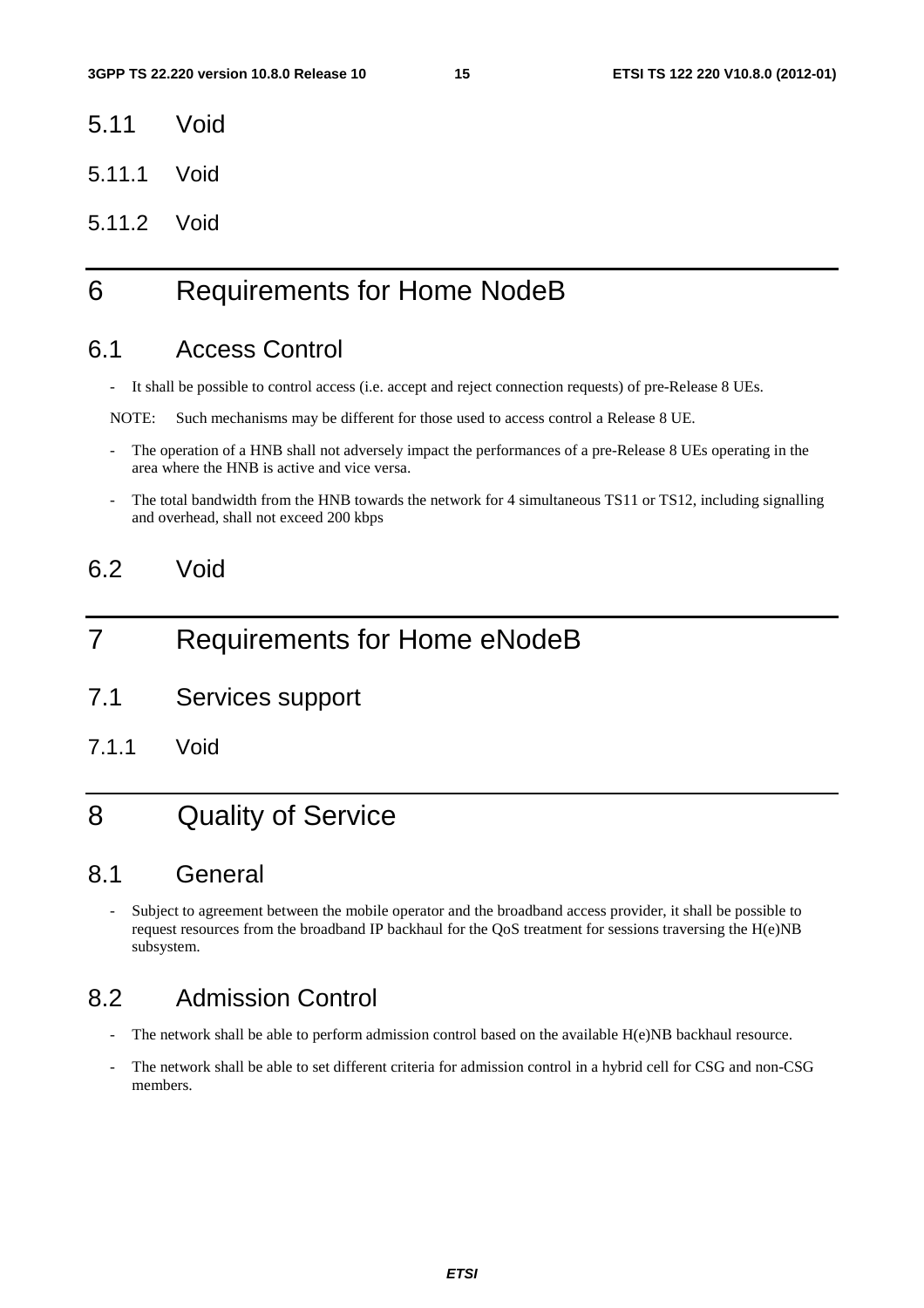## 9 Security and privacy

### 9.1 General

- The use of H(e)NB shall not compromise the security of any PLMN or broadband access network.

## 9.2 Security Requirements

- The H(e)NB shall provide a high level of security, equivalent or better than Rel-8 3GPP systems.
- Security policy shall be under the control of the H(e)NB network operator.
- The H(e)NB shall not impact the security of the UE.

## 9.3 Privacy

- The H(e)NB shall not compromise user privacy for UEs that are using the H(e)NB, including communication confidentiality, location privacy and identity protection.

## 10 Charging Aspects

NOTE: Refer to charging requirements in TS 22.115 [8]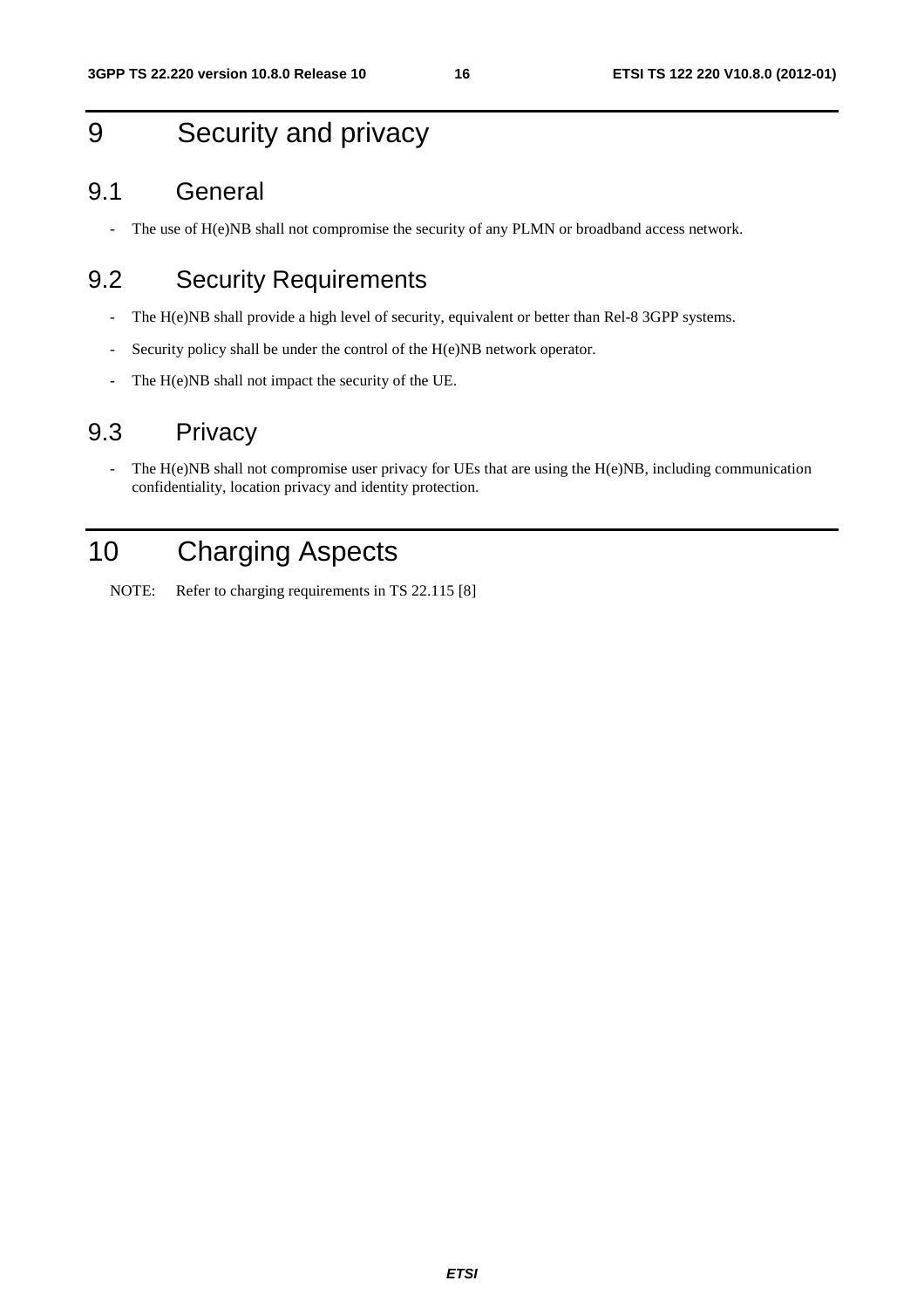## Annex A (informative): Use cases

These use cases do not imply any requirement beyond that which is contained in the normative part of this TS.

#### **Usecase-1: H(e)NB Mobility**

User A connects to the H(e)NB via mobile device. User A should be able to move around within the H(e)NB coverage in the home or enterprise. User should also be able to invoke additional services based on user policy and operator policy.

#### **Usecase-2: H(e)NB Guest Users**

User A and User B are subscribers of Operator 1 and Operator 2 respectively. User A visits User B in his home and User B allows User A to use H(e)NB in User B"s home. User A should be able to access all the services he is subscribed to from Operator 1 based on the policies set by User B and operator 2. Operator 1 and Operator 2 have roaming agreement.

#### **Usecase-3: HNB/HeNB – NB/eNB Handovers**

User A subcribes to cellular services of Operator 1 and is authorised to access a HNB/HeNB from same or other operator. User A starts service in the H(e)NB coverage and continues moving into a cellular network. Similarly User A starts service in cellular network and continues moving into H(e)NB coverage. User A does not see any impact on services due to mobility in both cases.

#### **Usecase-4: Access to Home based services**

User A connects to the H(e)NB via mobile device. User A should be able to access home based services (e.g. local digital media servers and digital media players) from the mobile device. Other users may access the home based services subject to H(e)NB Hosting Party policies.

#### **Usecase-5: Media Transfer**

User A connects to the H(e)NB via mobile device. User A starts viewing video streaming service on the mobile device. User A then wants to continue viewing the video on a different screen for better viewing. User A should be able to transfer the session to a high-definition TV or PC connected via broadband connection. User A should also be able to transfer the session from the TV or PC to a mobile device and continue the session in the H(e)NB coverage and also in the cellular network.

#### **Usecase-6: IMS capable HNB used for coverage purposes**

In this scenario, the reason for an operator to introduce IMS capable HNB is to offload voice traffic from his existing CS core network to IMS. However, as in this scenario the usage of 'legacy' services (e.g. CS Fax) is still assumed - only the utilization of network resources is to be changed - it is requested that IMS capable HNB provides all the services/ capabilities that are provided through regular Node B from the beginning.

#### **Usecase-7: IMS capable HNB for a new business model**

This scenario starts with a view that HNB is located in the user"s residence and the UE is the preferred equipment to interact with home services/ applications. New business can be expected there. In this scenario, some of the CS services/ capabilities that are provided through regular Node B might not be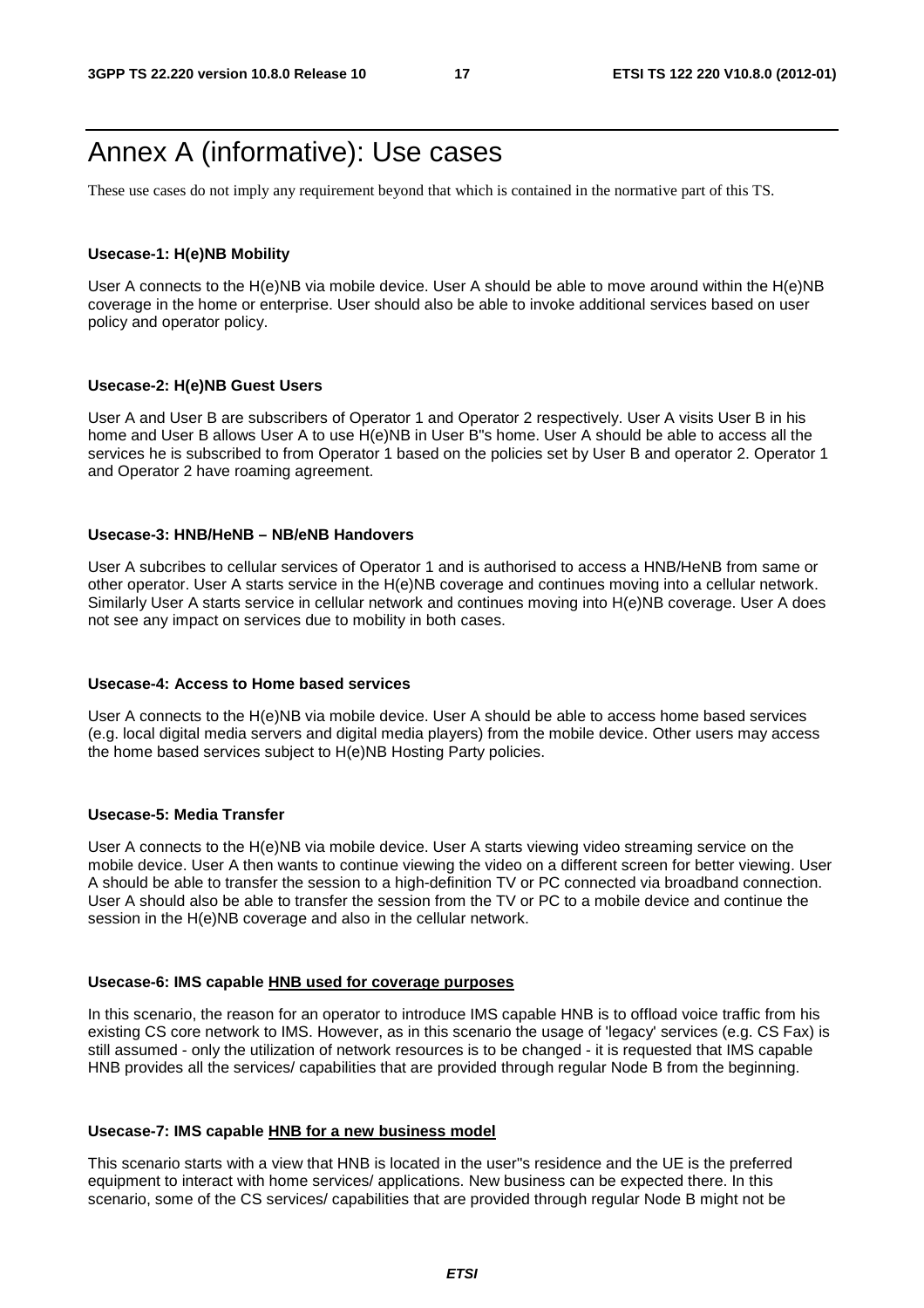needed or might be provided in a later step if the operator could instead offer attractive new services under IMS capable HNB only.

#### **Usecase-8: IMS capable HNB for Green field operator**

This scenario expects new players to get into the mobile market. In this scenario, they would aim to deploy cost efficient and future proof infrastructure, i.e. no CS domain but IMS/PS domain only, regardless of whether or not UEs have IMS client on them.

#### **Usecase-9: Hybrid access mode**

In order to improve the coverage in a shopping mall, H(e)NBs are deployed. The shopping mall owner may have been provided a special deal by the network operator where the employees of the shopping mall will get preferential charging rates and priority access when accessing services via these H(e)NBs. In exchange, the shopping mall owner allows the public to use the H(e)NBs to access the normal network operator services. The H(e)NB Hosting Party should not need to manage the public access and the public should not need to do anything special in order to get services on the H(e)NB.

#### **Use case-10: Open access mode**

Typically to enhance coverage or capacity of an operator"s public network, for example in railway stations, airports, stadiums, etc, taking benefit of the H(e)NBs additional functionality (e.g. uncoordinated deployment).

#### **Usecase-11: HNB interacts with Home network**

User A connects with his UE (possibly a pre-Rel 9 UE) to the HNB with IMS Interworking and Local IP Access to the home network capabilities. The home network accommodates home network devices (Intercom, Door lock, Network radio, Photo server, etc.) and the HNB. User A should be able to communicate with a visitor at Intercom via the mobile device.

#### **Usecase-12: HNB interacts with IP-PABX**

User A connects with his UE (possibly a pre-Rel 9 UE) to a HNB with IMS Interworking and Local IP Access to the home network capabilities at an office. The HNB might be deployed and interconnect with an enterprise extension telephone system (e.g. SIP based PABX). User A should be able to make/receive an extension call to/from fixed line UE under SIP based PABX. In addition, User A with the mobile device and User B with computers should be able to access a common groupware server at the office and share the same information such as schedule, emails, etc.

#### **Usecase-13: Electronic customer guide in shopping centre, using Local IP access**

A department store or shopping centre provides electronic shopping guide. When user A enters into a shopping centre where a shopping centre H(e)NB is installed, an invitation indication shows up on his mobile device which he accepts. This allows him access to the centre"s H(e)NB. Subsequently, he accesses the centre"s customer service server, which is only accessible through the H(e)NB where he uploads his shopping list. The customer service server responds a list of sale items of similar nature. He accepts or declines the various choices and the final shopping list is downloaded to his UE. While user A is waiting, User A watches free TV show or advertisement provided through the H(e)NB for the shop customer. While in the shopping centre the user has simultaneous access to operator"s and local shopping centre services.

#### **Usecase-14: Local IP Access**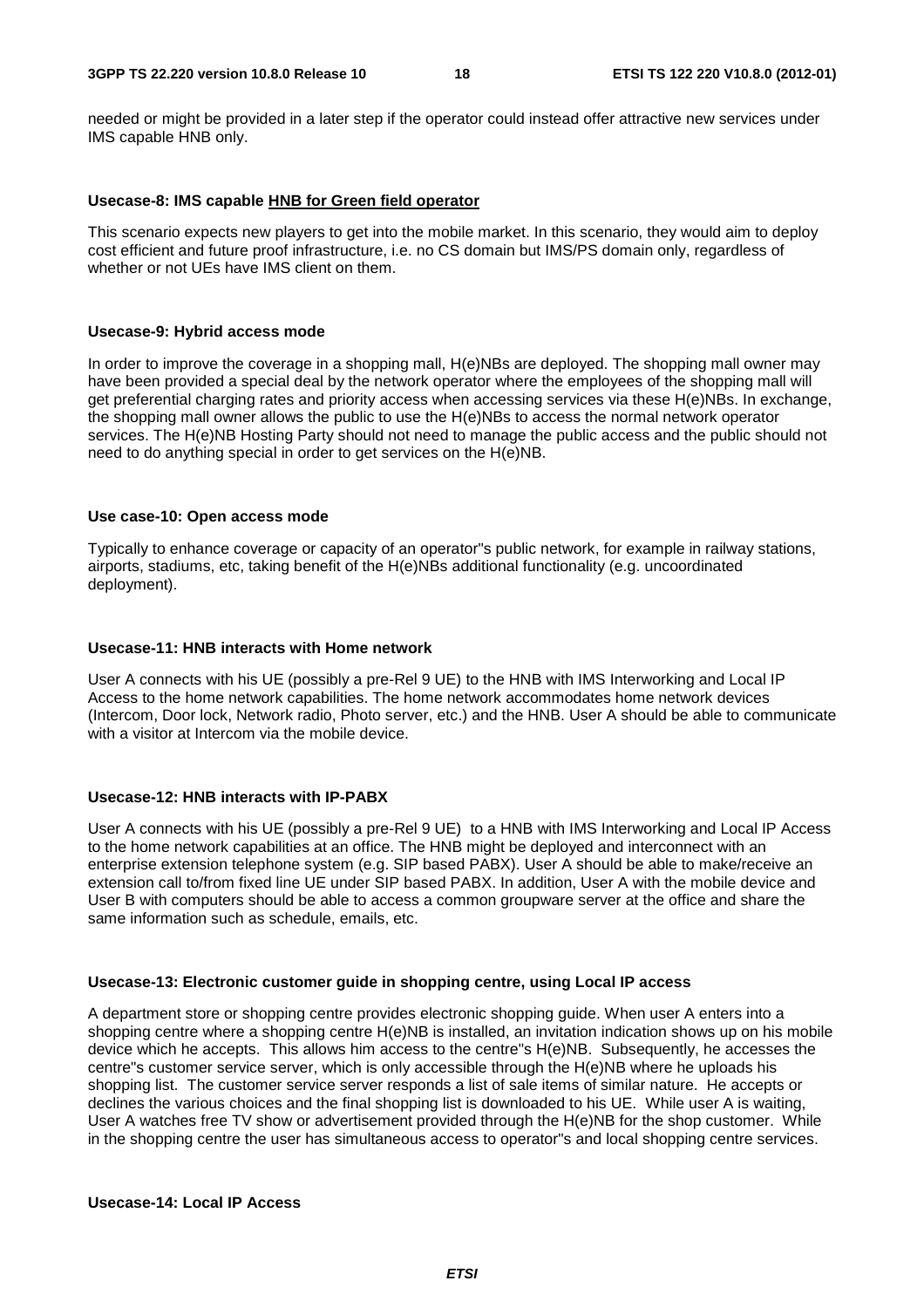The user has the subscription through home operator H. The user is served by the home operator H. The UE obtains IP connectivity in both a local gateway to obtain local connectivity for IMS services (e.g. as in local IP access or for enterprise scenarios with call to other terminals in the PABX area) and to a home gateway (as in normal connectivity for IMS services). For IMS sessions to be routed to e.g. remote terminals, the traffic is sent through the connectivity with the home gateway, whereas for IMS session that can be routed locally (e.g. based on local phone number), the traffic is sent through the connectivity with the local gateway through the local IP access. Whether the UE routes a specific IMS session through the local access or the home gateway can be controlled on a per session basis. Also, the UE may obtain local connectivity by default (e.g. based on static configuration by the operator) or dynamically based on indication by the IMS server.

#### **Usecase-15:**

Subscriber A from Network A owns HNB/HeNB A because of no macro network coverage . Guest user B from Network B visits subscriber A"s house. Subscriber A wants to allow guest user B access to HNB/HeNB A while the guest user B is visiting.

#### **Usecase-16:**

Corporation A has sites in country A, B and C. Corporation A has employees from country A and B. Employees in country A are from Operator AA and AB. Employees in country B are from Operator B. Corporation A has HNB/HeNB in country A from Operator AA and country B from Operator B. Employees from country A and B are allowed access to HNB/HeNBs in country A and B.

#### **Usecase-17: Content-sharing services in the residential IP network**

During a trip to the zoo Alice has taken several pictures and has recorded a video clip on her UE. After returning home her UE connects to the H(e)NB in the home and accesses the residential IP network. The local devices (video, printer, ..) are automatically discovered by the UE. Alice views the videos on her video player, prints photos on her printer, uploads her media onto media server, and downloads media for her next outing.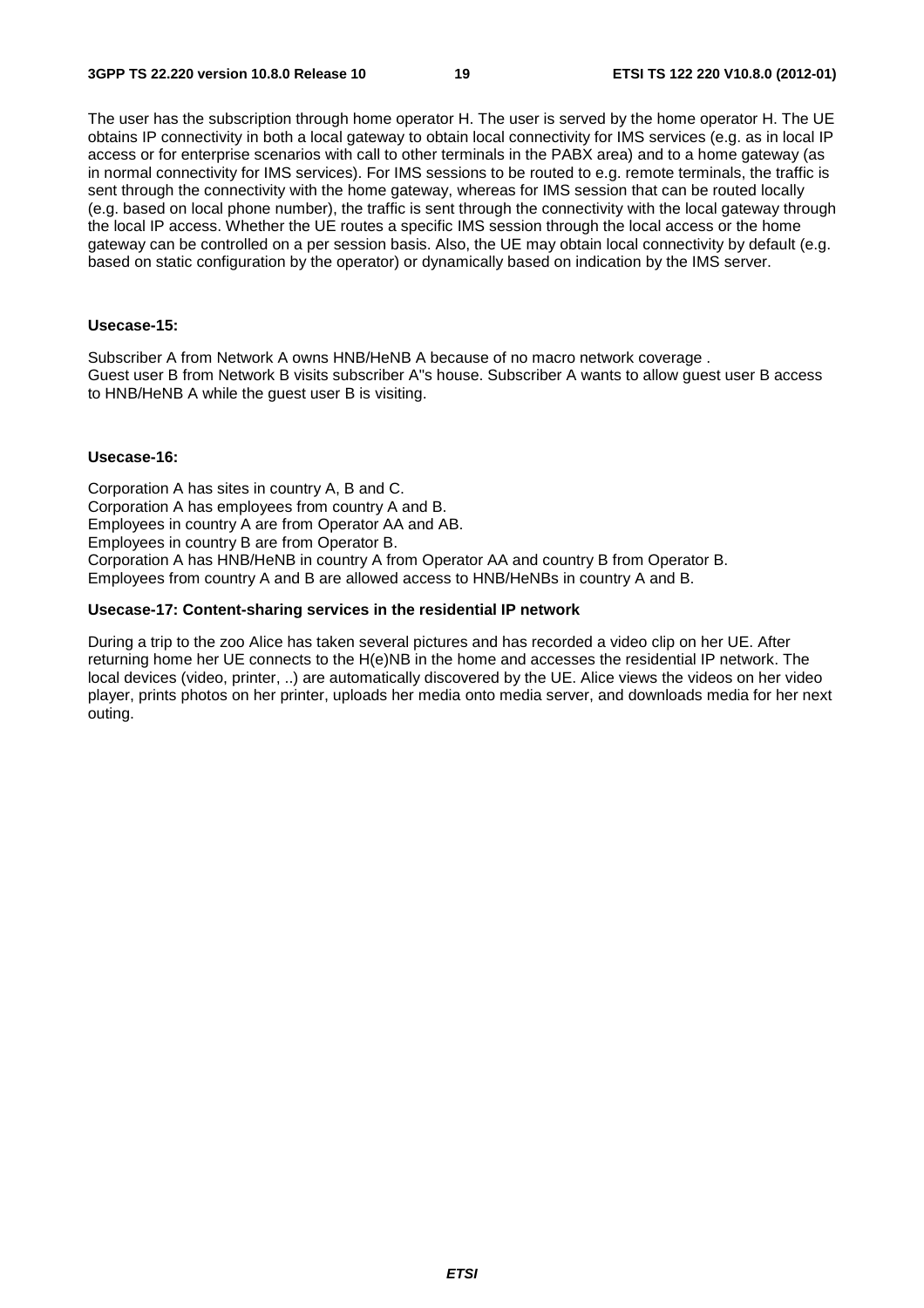## Annex B (informative): Clarification of H(e)NB Access Modes

Table B.1 illustrates the different H(e)NB Access Modes and what access is allowed for UEs of any release depending on whether the UE is allowed access to the CSG.

In Table B.1 'Access' means 'Access to services'.

'Preferential access' means the user will get preferential access to the cell.

|                              | <b>H(e)NB Access Mode</b> |           |                            |  |  |  |
|------------------------------|---------------------------|-----------|----------------------------|--|--|--|
|                              | Open                      | Closed    | <b>Hybrid</b>              |  |  |  |
| UE allowed access to CSG     | Access                    | Access    | <b>Preferential Access</b> |  |  |  |
| UE not allowed access to CSG | Access                    | No Access | Access                     |  |  |  |

| Table B.1: H(e)NB access for UEs of any release |  |  |  |  |
|-------------------------------------------------|--|--|--|--|
|-------------------------------------------------|--|--|--|--|

NOTE: Pre Release 8 UEs can only access HNBs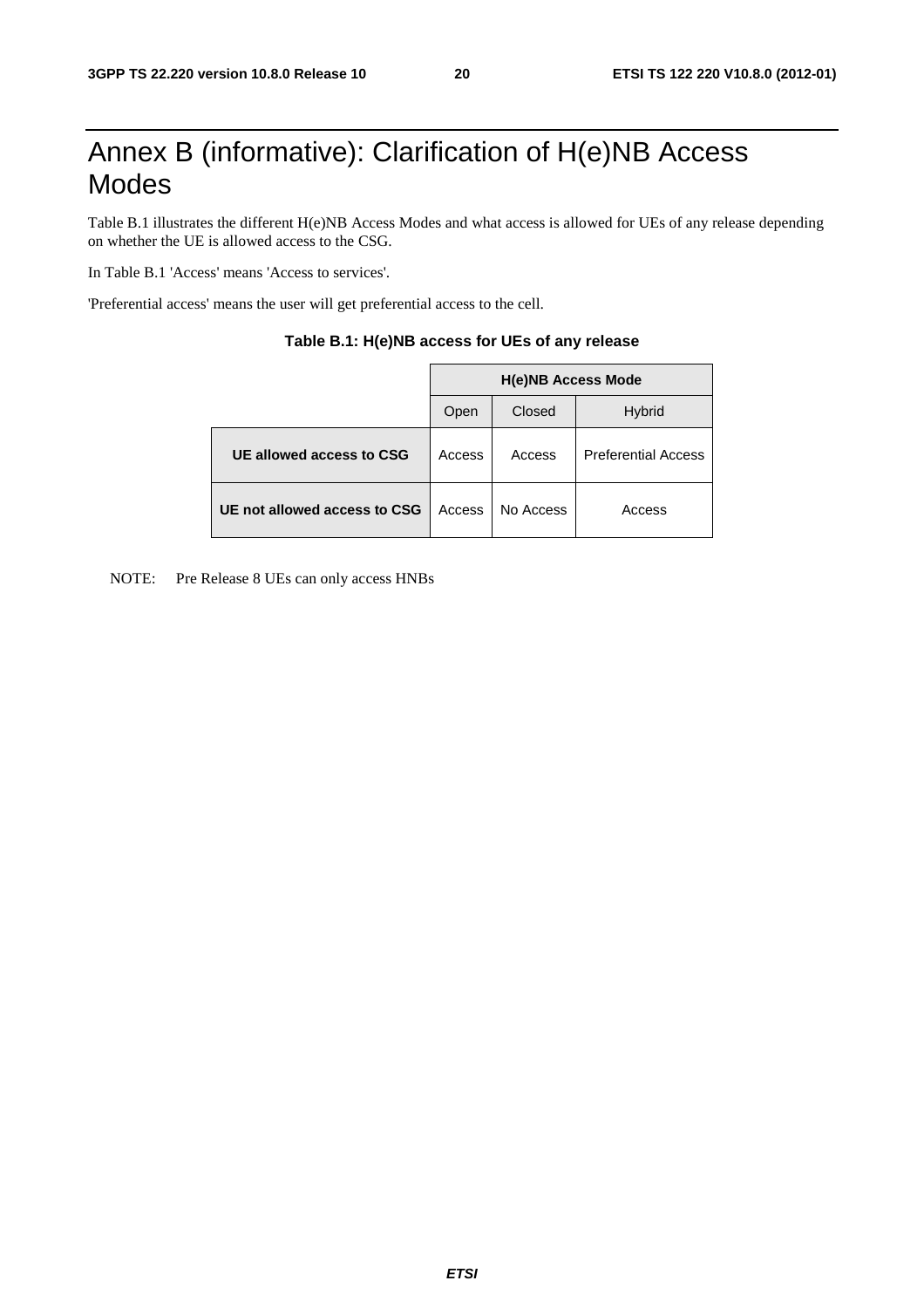## Annex C (informative): Overview of identifiers and names.

| item                            | used for                                                                                             | associated with                                                                                              | permanently stored in                                                                                                                                                           | distribution method                                                                                                                                                                                                                                                                                                                                                               | displayed to user                    | comment                                                                                                                                            |
|---------------------------------|------------------------------------------------------------------------------------------------------|--------------------------------------------------------------------------------------------------------------|---------------------------------------------------------------------------------------------------------------------------------------------------------------------------------|-----------------------------------------------------------------------------------------------------------------------------------------------------------------------------------------------------------------------------------------------------------------------------------------------------------------------------------------------------------------------------------|--------------------------------------|----------------------------------------------------------------------------------------------------------------------------------------------------|
| H(e)NB<br>equipment<br>identity | administrative<br>$\bullet$<br>purposes                                                              | H(e)NB (physical<br>entity)                                                                                  | $\bullet$ H(e)NB<br>administration<br>$\bullet$<br>database of the operator                                                                                                     | O&M procedures                                                                                                                                                                                                                                                                                                                                                                    | NO                                   | not known to UE,<br>therefore not useable by<br>UE to identify a<br>H(e)NB                                                                         |
| <b>CSG</b><br>identity          | automatic and<br>$\bullet$<br>manual CSG<br>selection<br>access control<br>$\bullet$<br>to CSG cells | a CSG, i.e.<br>$\bullet$<br>a group of users<br>(UEs).<br>One or More<br>$\bullet$<br>H(e)NBs<br>(CSG cells) | H(e)NB<br>$\bullet$<br>administration<br>database of the operator<br>Allowed CSG List<br>in the UE if user (UE)<br>is member of CSG<br>(USIM entry takes<br>precedence over ME) | provided by O&M<br>to H(e)NBs<br>provided by home<br>$\bullet$<br>PLMN to UEs (the<br>Home PLMN and<br>Visited PLMN should<br>synchronize this<br>information)<br>Provided<br>$\Omega$<br>to the UE<br>by OMA<br>DM when<br>stored in<br>the ME,<br>Provided<br>$\Omega$<br>to the UE<br>by OTA<br>when<br>stored in<br>the USIM<br>Provided to UE<br>via manual CSG<br>selection | YES, if HNB Name<br>is not available | A CSG identity is<br>unique within a PLMN.<br>In the UE a CSG ID,<br>together with a network<br>identifier, identifies a<br>CSG globally uniquely. |

### **Table C.1: Overview of identifiers and names**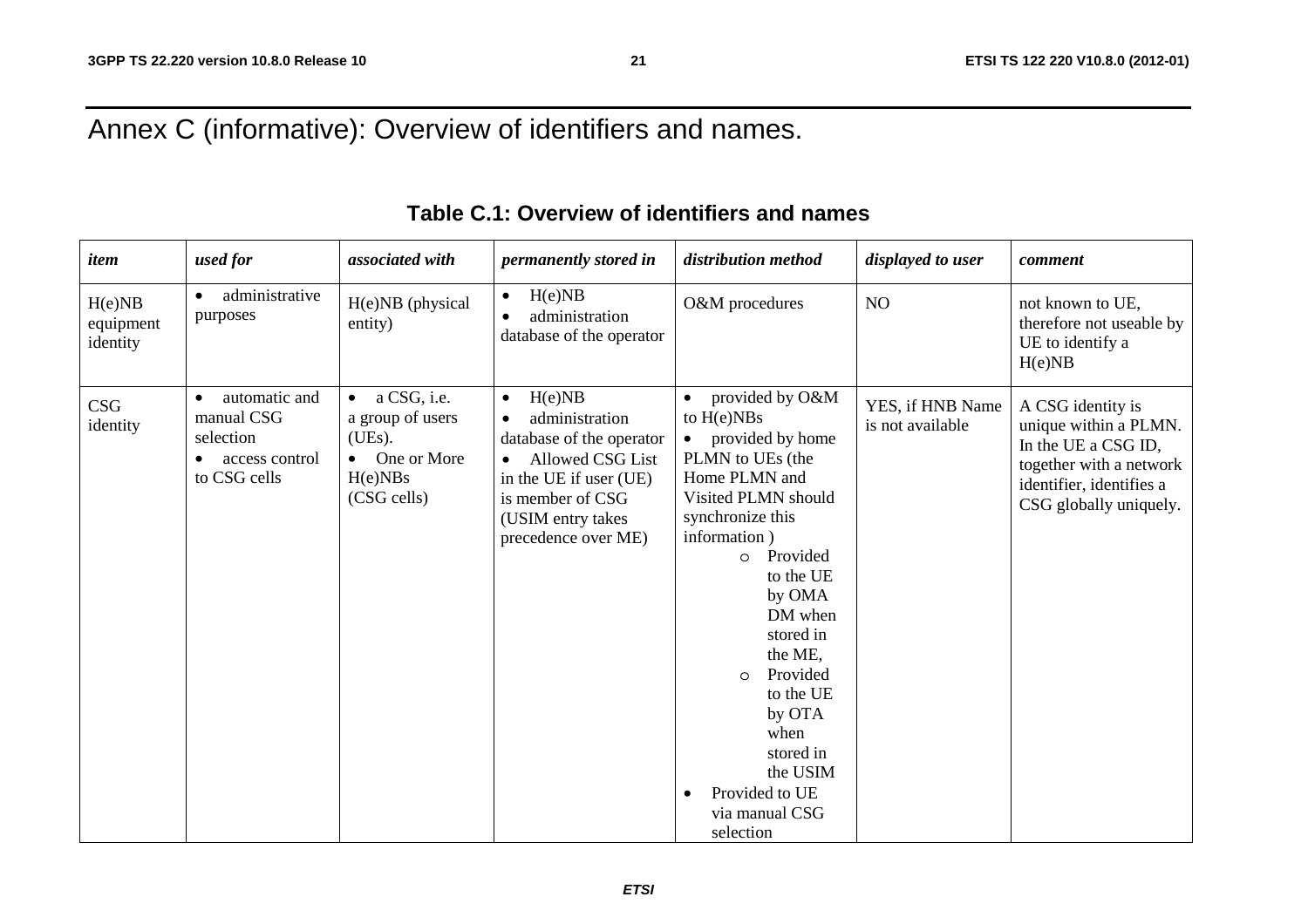|                        |                                                                                                                                               |                                                             |                                                                                      | broadcasted by<br>$\bullet$<br>H(e)NB                                                                          |                                                                                                                                             |                                                                                                                                                                                                                                                                                                                              |
|------------------------|-----------------------------------------------------------------------------------------------------------------------------------------------|-------------------------------------------------------------|--------------------------------------------------------------------------------------|----------------------------------------------------------------------------------------------------------------|---------------------------------------------------------------------------------------------------------------------------------------------|------------------------------------------------------------------------------------------------------------------------------------------------------------------------------------------------------------------------------------------------------------------------------------------------------------------------------|
| HNB name<br>(optional) | for supporting<br>(ease of use)<br>manual CSG<br>selection, display-<br>ing a 'friendly'<br>name to the user                                  | CSG identity<br>(relationship:<br>m CSG ID:<br>n HNB names) | H(e)NB<br>$\bullet$<br>administration<br>database of the operator<br>UE<br>$\bullet$ | Provided by O&M<br>$\bullet$<br>to $H(e)NBs$<br>Optionally stored<br>by user in UE<br>broadcasted by<br>H(e)NB | YES during manual<br>selection,<br><b>OPTIONAL</b> during<br>normal operation.<br>(USIM entry takes<br>precedence over<br>broadcast and ME) | If a HNB name is<br>stored in the UE it<br>needs to be associated<br>with a CSG identity.<br>Initial configuration in<br>the UE may be done by<br>the operator (e.g. at<br>point of sale). Later, a<br>HNB name is implicitly<br>associated to the<br>current CSG identity by<br>the UE when the user<br>stores the HNB name |
| CSG Type               | for additional<br>information (on<br>e.g. billing mode)<br>to the user when<br>camping on a CSG<br>cell (i.e. after CSG<br>has been selected) | CSG identity<br>(relationship:<br>n CSG ID:<br>1 CSG Type)  | administration<br>$\bullet$<br>database of the operator<br>UE<br>$\bullet$           | provided by initial<br>UE configuration,<br>OTA and device<br>management to UEs                                | YES, if CSG is in<br>Allowed CSG List.<br>(USIM entry takes<br>precedence over<br>ME)                                                       | UE needs to associate a<br>CSG Type with a CSG<br>identity<br>Association done by<br>operator (the Home<br>PLMN and Visited<br>PLMN should<br>synchronize this<br>information)                                                                                                                                               |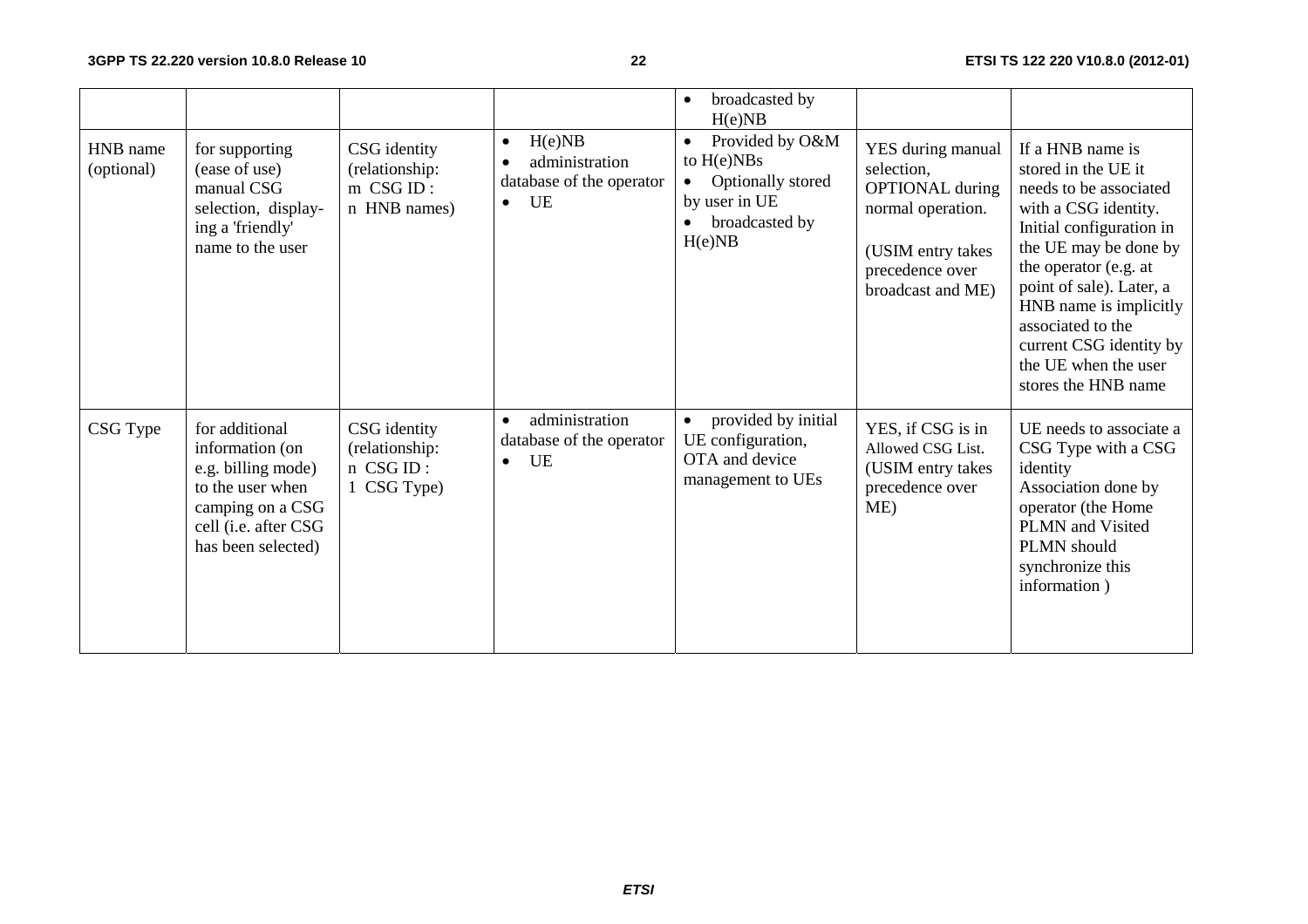## Annex D (informative): Change history

| TSG SA# SA Doc. |           | SA1 Doc              | <b>Spec</b> | <b>CR</b> | Rev            | Rel                 |                | <b>Cat Subject/Comment</b>                                                             | Old    | <b>New</b>        | WI                           |
|-----------------|-----------|----------------------|-------------|-----------|----------------|---------------------|----------------|----------------------------------------------------------------------------------------|--------|-------------------|------------------------------|
| $SP-43$         | SP-090087 |                      | 22.220      |           |                |                     |                | Approved by SA plenary.                                                                | 2.0.0  | 9.0.0             | <b>EHNB</b>                  |
| $SP-44$         |           | SP-090373 S1-091273  | 22.220      | 0002      | $\mathbf{1}$   | Rel-9               | F              | Clarification on the displaying of<br>the H(e)NB name during manual<br>CSG selection   | 9.0.0  | 9.1.0             | <b>EHNB</b>                  |
| $SP-44$         |           | SP-090373 S1-091164  | 22.220      | 0004      | $\overline{4}$ | Rel-9               | B              | Optional USIM support in<br>H(e)NB                                                     | 9.0.0  | 9.1.0             | <b>EHNB</b>                  |
| <b>SP-44</b>    |           | SP-090373 S1-091387  | 22.220      | 0011      | 3              | Rel-9               | F              | <b>Clarification on Local IP Access</b><br>Requirements                                | 9.0.0  | 9.1.0             | <b>EHNB</b>                  |
| $SP-44$         |           | SP-090373 S1-091083  | 22.220      | 0015      |                | $ReI-9$             | F              | Remove VPLMN CSG support<br>for Rel9                                                   | 9.0.0  | 9.1.0             | <b>EHNB</b>                  |
| $SP-44$         |           | SP-090373 S1-091382  | 22.220      | 0016      | 2              | Rel-9               | F              | Clarification on the requirement<br>of session diversion.                              | 9.0.0  | 9.1.0             | <b>EHNB</b>                  |
| $SP-44$         |           | SP-090373 S1-091279  | 22.220      | 0019      | $\overline{2}$ | $Rel-9$             | F              | Allowed CSG list management<br>for hybrid cells                                        | 9.0.0  | 9.1.0             | <b>EHNB</b>                  |
| $SP-44$         |           | SP-090373 S1-091158  | 22.220      | 0023      | 3              | $ReI-9$             | D              | Clarification of H(e)NB Owner /<br><b>Hosting Party</b>                                | 9.0.0  | 9.1.0             | <b>EHNB</b>                  |
| $SP-44$         |           | SP-090373 S1-091159  | 22.220      | 0024      | $\overline{2}$ | $Rel-9$             | D              | H(e)NB Operator Change                                                                 | 9.0.0  | 9.1.0             | <b>EHNB</b>                  |
| <b>SP-44</b>    |           | SP-090373 S1-091383  | 22.220      | 0025      | 2              | Rel-9               | F              | Clarification of the terminology<br>about H(e)NB access modes                          | 9.0.0  | 9.1.0             | <b>EHNB</b>                  |
| <b>SP-44</b>    |           | SP-090373 S1-091274  | 22.220      | 0026      | $\mathbf{1}$   | $Rel-9$             | F              | Minor corrections for clarification                                                    | 9.0.0  | 9.1.0             | <b>EHNB</b>                  |
| $SP-44$         |           | SP-090374 S1-091260  | 22.220      | 0005      | 1              | Rel-9               | F              | Rel 8 Rel 9 CSG lists alignment<br>(approved at SA#44 but not<br>implemented in 9.1.0) | 9.1.0  | 9.1.1             | <b>EHNB</b>                  |
| SP-45           | SP-090477 | S1-093332            | 22.220      | 0032      | 2              | Rel-9               | F              | <b>CSG Lists clarification</b>                                                         | 9.1.1  | 9.2.0             | <b>EHNB</b>                  |
| $SP-45$         |           | SP-090477 S1-093329  | 22.220      | 0035      | 1              | Rel-9               | F              | IP access approach of backhaul<br>network for H(e)NB                                   | 9.1.1  | 9.2.0             | <b>EHNB</b>                  |
| SP-45           |           | SP-090477 S1-093331  | 22.220      | 0037      | 1              | Rel-9               | D              | Editorial corrections of TS<br>22.220                                                  | 9.1.1  | 9.2.0             | <b>EHNB</b>                  |
| $SP-45$         |           | SP-090477 S1-093480  | 22.220      | 0039      | 2              | $ReI-9$             | С              | Loss of IP Backhaul Connection                                                         | 9.1.1  | 9.2.0             | <b>EHNB</b>                  |
| <b>SP-45</b>    |           | SP-090477 S1-093330  | 22.220      | 0041      | $\mathbf{1}$   | Rel-9               | $\overline{F}$ | Clarification of definition for<br>H(e)NB Hosting Party                                | 9.1.1  | 9.2.0             | <b>EHNB</b>                  |
| $SP-45$         |           | SP-090483 S1-093477  | 22.220      | 0038      | $\overline{4}$ | $Rel-10$            | F              | CR to 22.220 on Clarification of<br>QoS Requirements                                   | 9.1.1  | 10.0.0            | <b>TEI 10</b>                |
| SP-46           |           | SP-090839 S1-094318  | 22.220      | 0057      | $\mathbf{1}$   | <b>Rel-10</b>       | Α              | Simplified CSG list handling                                                           | 10.0.0 | 10.1.0            | EHNB                         |
| SP-46           |           | SP-090845 S1-094323  | 22.220      | 0067      | $\overline{2}$ | <b>Rel-10</b>       | B              | H(e)NB mobility related load<br>optimization                                           | 10.0.0 | 10.1.0            | <b>EHNBF</b>                 |
| SP-46           |           | SP-090845 S1-094380  | 22.220      | 0063      | 3              | <b>Rel-10</b>       | $\sf B$        | Requirements on HNBs in<br>enterprise environments                                     | 10.0.0 | 10.1.0            | <b>EHNBF</b>                 |
| SP-46           |           | SP-090849 S1-094328  | 22.220      | 0046      | 3              | <b>Rel-10</b>       | B              | Local IP Access requirements<br>update                                                 | 10.0.0 |                   | 10.1.0 LIPA_SIP<br><b>TO</b> |
| $SP-46$         |           | SP-090849 S1-094321  | 22.220      | 0047      | $\overline{2}$ | $Rel-10$            | <b>IB</b>      | Selected IP Traffic Offload<br>Requirements for H(e)NB<br>SubSystem                    | 10.0.0 | 10.1.0            | LIPA_SIP<br>TO               |
| SP-46           |           | SP-090849 S1-094429  | 22.220      | 0062      | 1              | $Rel-10$ B          |                | Use case for digital content<br>sharing with LIPA                                      |        |                   | 10.0.0 10.1.0 EHNBF          |
| SP-47           |           | SP-100186 S1-100331  | 22.220      | 0072      | 1              | <b>Rel-10</b>       | B              | Termination of data session                                                            |        |                   | 10.1.0 10.2.0 EHNBF          |
| $SP-47$         |           | SP-100186 S1-100328  | 22.220      | 0080      | 1              | $Rel-10$            |                | IMS HNB interworking alignment<br>with SA2 decision                                    | 10.1.0 | 10.2.0            | <b>EHNBF</b>                 |
| $SP-47$         |           | SP-100186 S1-100453  | 22.220      | 0092      | 3              | $Rel-10$ B          |                | Add VPLMN CSG support for<br><b>Rel-10</b>                                             |        | $10.1.0$ $10.2.0$ | <b>EHNB</b>                  |
| $SP-47$         |           | SP-100230 S1-100324r | 22.220      | 0094      | 1              | Rel-10 A            |                | Clarification of the interaction of<br>the Operator and Allowed CSG<br>lists           |        | 10.1.0 10.2.0     | EHNB                         |
| <b>SP-47</b>    |           | SP-100187 S1-100316  | 22.220      | 0070      | $\mathbf{1}$   | $ReI-10$ B          |                | Mobility for Local IP Access<br>(LIPA)                                                 |        |                   | 10.1.0 10.2.0 LIPA_SIP<br>TO |
| SP-47           |           | SP-100187 S1-100012  | 22.220      | 0071      |                | <b>Rel-10</b>       | $\overline{F}$ | Removal of SIPTO common<br>requirements                                                | 10.1.0 | 10.2.0            | LIPA_SIP<br>TO               |
| SP-47           |           | SP-100187 S1-100326  | 22.220      | 0082      | 3              | $\overline{Rel.10}$ | B              | Clarification of requirements for<br>LIPA                                              |        | $10.1.0$ $10.2.0$ | LIPA_SIP<br>то               |
| <b>SP-47</b>    |           | SP-100188 S1-100025  | 22.220      | 0073      | $\overline{a}$ | <b>Rel-10 A</b>     |                | H(e)NB Hosting Party USIM<br>management                                                |        | 10.1.0 10.2.0     | <b>TEI-10</b>                |
| $SP-48$         |           | SP-100402 S1-101248  | 22.220      | 0100      | 3              | $Rel-10$ $F$        |                | Enable/disable Selected IP<br>Traffic Offload per H(e)NB                               |        | 10.2.0 10.3.0     | LIPA_SIP<br>TO               |
| $SP-48$         | SP-100399 | S1-101250            | 22.220      | 0101      | $\overline{4}$ | $Rel-10$            | F              | Clarification of the CSG list in                                                       |        | 10.2.0 10.3.0     | <b>EHNBF</b>                 |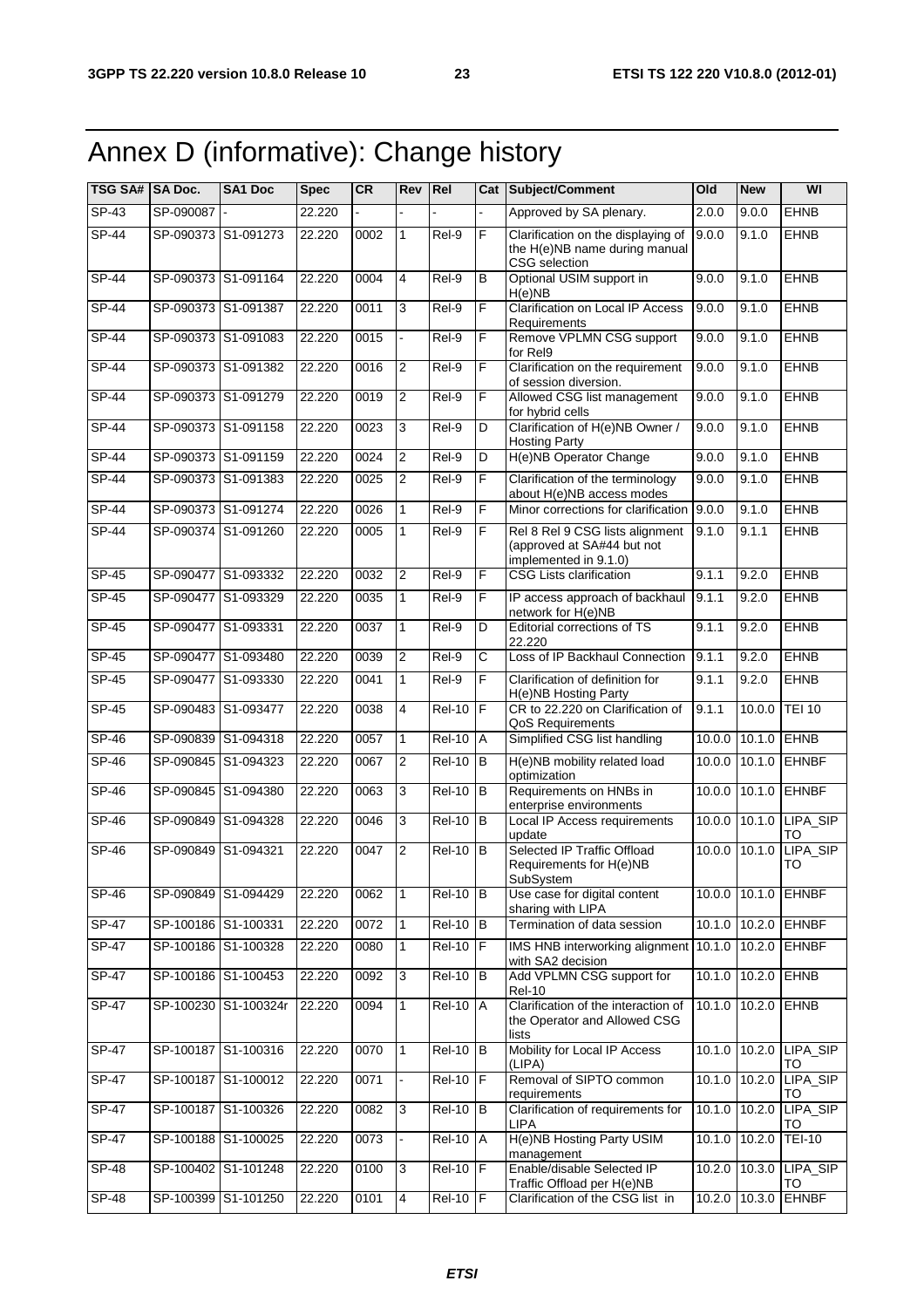|         |                     |                      |        |      |                |               |                | networks, Operator CSG list<br>(OCL) and Allowed CSG list<br>(ACL)                                                 |        |               |                        |
|---------|---------------------|----------------------|--------|------|----------------|---------------|----------------|--------------------------------------------------------------------------------------------------------------------|--------|---------------|------------------------|
| SP-49   | SP-100573 S1-102388 |                      | 22.220 | 0110 | $\overline{4}$ | <b>Rel-10</b> | IF             | Removal of requirement to<br>inhibit Allowed CSG List and<br><b>VPLMN Autonomous CSG</b><br>Roaming clarifications |        |               | 10.3.0 10.4.0 EHNBF    |
| SP-49   | SP-100576 S1-102399 |                      | 22.220 | 0106 | 3              | <b>Rel-10</b> | F              | Correction on HNB Name                                                                                             |        | 10.3.0 10.4.0 | <b>IEHNBF</b>          |
| SP-49   | SP-100576 S1-102404 |                      | 22.220 | 0107 | 4              | <b>Rel-10</b> | IF             | <b>Clarification of LIPA</b><br>requirements                                                                       |        |               | 10.3.0 10.4.0 EHNBF    |
| SP-49   | SP-100578 S1-102197 |                      | 22.220 | 0105 | 3              | <b>Rel-10</b> | IF             | SIPTO for H(e)NB Subsystems<br>Policy and User Interaction                                                         |        | 10.3.0 10.4.0 | LIPA_SIP<br><b>ITO</b> |
| SP-49   | SP-100578 S1-102400 |                      | 22.220 | 0104 | 3              | <b>Rel-10</b> | IF             | Enablement/disablement<br>policies for LIPA                                                                        |        | 10.3.0 10.4.0 | LIPA SIP<br>TO         |
| SP-49   | SP-100573 S1-102190 |                      | 22.220 | 0109 |                | Rel-9         | F              | Removal of requirement to<br>inhibit Allowed CSG List                                                              | 9.4.0  | 9.5.0         | <b>EHNB</b>            |
| SP-50   | SP-100796 S1-103050 |                      | 22.220 | 0115 |                | <b>Rel-10</b> | lF.            | Alignment of SIPTO for H(e)NB<br>SubSystem requirements in TS<br>22.220 release 10                                 | 10.4.0 | 10.5.0        | LIPA_SIP<br>TO         |
| SP-50   | SP-100796 S1-103084 |                      | 22.220 | 0116 |                | <b>Rel-10</b> | lF.            | Alignment of mobility support for<br><b>LIPA</b>                                                                   | 10.4.0 | 10.5.0        | LIPA SIP<br>TO         |
| SP-50   | SP-100796 S1-103277 |                      | 22.220 | 0117 | $\mathbf{1}$   | <b>Rel-10</b> | IF             | Requirement on conditional<br><b>LIPA</b>                                                                          | 10.4.0 | 10.5.0        | LIPA_SIP<br><b>TO</b>  |
| SP-50   | SP-100796 S1-103348 |                      | 22.220 | 0118 | 3              | $ReI-10$      | IF             | Clarification on "enable/disable<br>LIPA"                                                                          | 10.4.0 | 10.5.0        | LIPA_SIP<br><b>TO</b>  |
|         |                     |                      |        |      |                |               |                | LTE logo changed into LTE<br>Advanced logo                                                                         | 10.5.0 | 10.5.1        |                        |
| SP-51   |                     | SP-110161 S1-110184  | 22.220 | 0124 | 2              | <b>Rel-10</b> | A              | <b>Hosting Party Identity Module</b>                                                                               |        | 10.5.0 10.6.0 | TEI9                   |
| SP-52   | SP-110369 S1-111023 |                      | 22.220 | 0128 |                | <b>Rel-10</b> | IF             | Removal of PBX integration<br>requirements                                                                         | 10.5.0 | 10.6.0        | <b>EHNBF</b>           |
| $SP-52$ | SP-110368 S1-111402 |                      | 22.220 | 0132 | 1              | $Rel-10$      | A              | Correction to the admission<br>control for the H(e)NB                                                              |        | 10.6.0 10.7.0 | <b>TEI10</b>           |
| $SP-54$ |                     | SP-110871 S1-113414r | 22.220 | 0146 | $\overline{2}$ | $Rel-10$      | $\overline{A}$ | H(e)NB emergency call support                                                                                      | 10.7.0 | 10.8.0        | <b>EHNB</b>            |
| SP-54   | SP-110808 S1-113457 |                      | 22.220 | 0150 | 1              | <b>Rel-10</b> | l A            | MBMS not supported for HeNB                                                                                        | 10.7.0 | 10.8.0        | <b>EHNB</b>            |